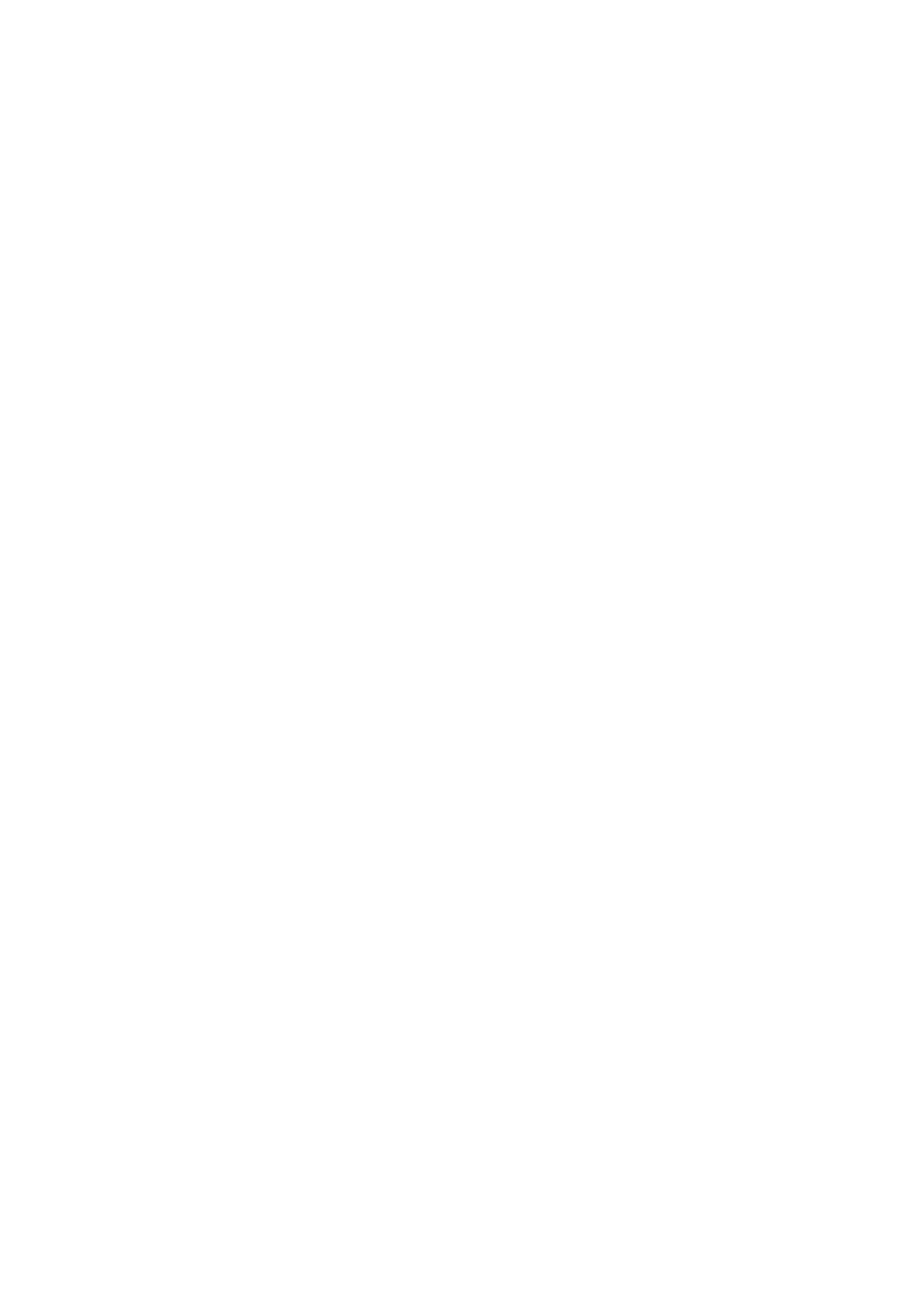交

## Әнипа Тапалова

# КЫРАН ҒҰМЫР

Естеліктер

Астана 2006 жыл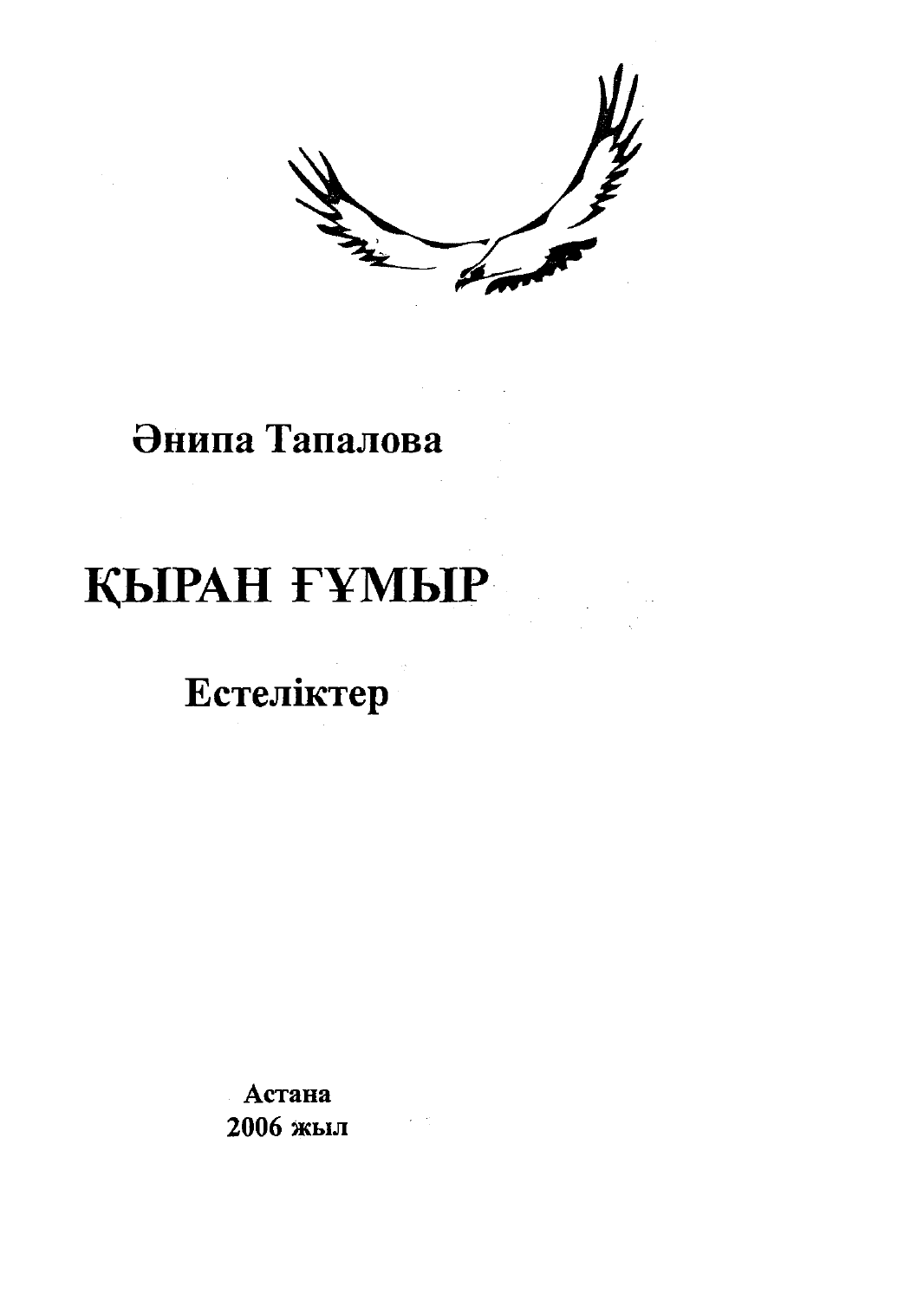ББК 84 (5Каз)  $T<sub>20</sub>$ 

#### Тапалова Әнипа. Кыран ғұмыр. - Астана,  $T20$ "Сарыарка" БҮ, 2006. - 204 бет. (қосымша 24 бет)

ISBN 9965-536-41-4

Бұл кітапта Сыр бойының саңлақ азаматы, еліміздің автокөлік, жол құрылысы саласына ересен еңбек сіңірген, нарықтық экономиканың білгірі Нұрлан Сыздықұлының өмірбаяны мен қызметі баяндалады. Жан-жарының толғаулы тебіренісі мен достарының, бауырларының және әріптестерінің естеліктері арқылы оқырман қыран ғұмырдай ағып өткен іскер жанның биік адамгершілігі мен ізгілігінің куәгері болып, оның қастерлі қасиеттерінің қыр-сырына қанығады. Отбасы этикасы, ұрпақ тәрбиесі, достық қарым-қатынас-кітаптың алтын арқауы.

 $T\frac{4702250200}{00(05)-06}$ 

ББК 84 (5Каз)

ISBN 9965-536-41-4

© Тапалова Ә., 2006 © "Сарыарқа" БҮ, 2006

| <b>historical de la constitution of the constitution of the constitution of the constitution of the constitution</b> o<br>КАЙАКВҮЛИ РЕСПУБЛИКАСЫНЫҢ |  |
|-----------------------------------------------------------------------------------------------------------------------------------------------------|--|
| ј улттық академиялық кітапханасы                                                                                                                    |  |
| 306304                                                                                                                                              |  |
|                                                                                                                                                     |  |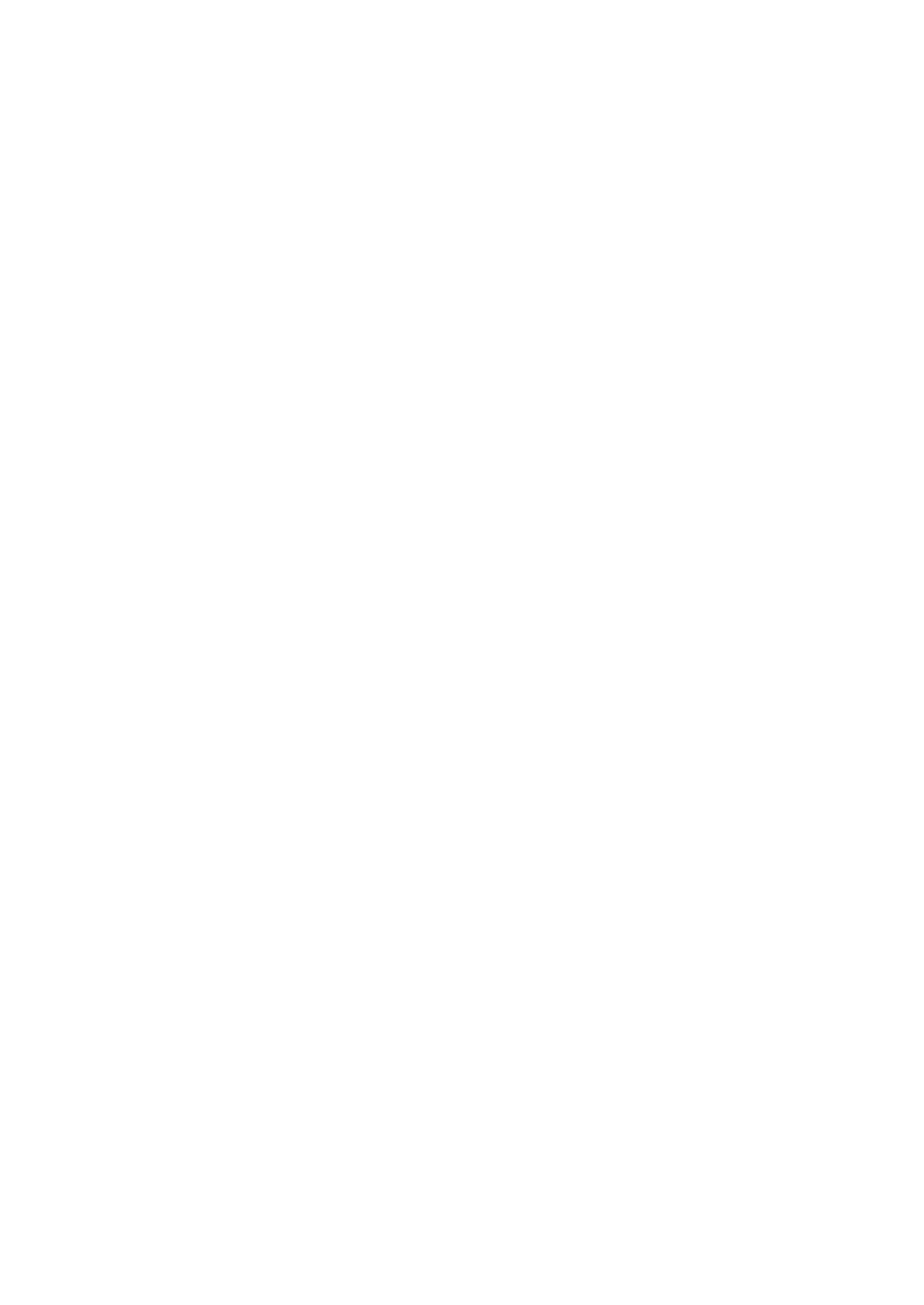Кашықтықтар жалғастырар өткен уақыт көштерін, Өмірімнің өткелдерін есіме алып екшедім: Көнілімнің мұражайын араладым, сол сәтте Мені кайта өртегендей сонау кезгі от сезім.

Табиғаттың салтанаты жаңарады, гүлдейді, Арғымақтың шабысымен өте берсін күн мейлі, Екеуміздің сезіміміз тау бұлағы секілді Арнасынан асып-тасып, толастауды білмейді.

Көкжиекке жол саламыз, қалдырамыз көп белгі, Жалғастырар мәңгілікке болашақ пен өткенді. Шарласа да жерді, әнінен жаңылмайтын құстардай Біз екеуміз жоғалтпаймыз сол сезімді көктемгі.

Ф. Оңгарсынова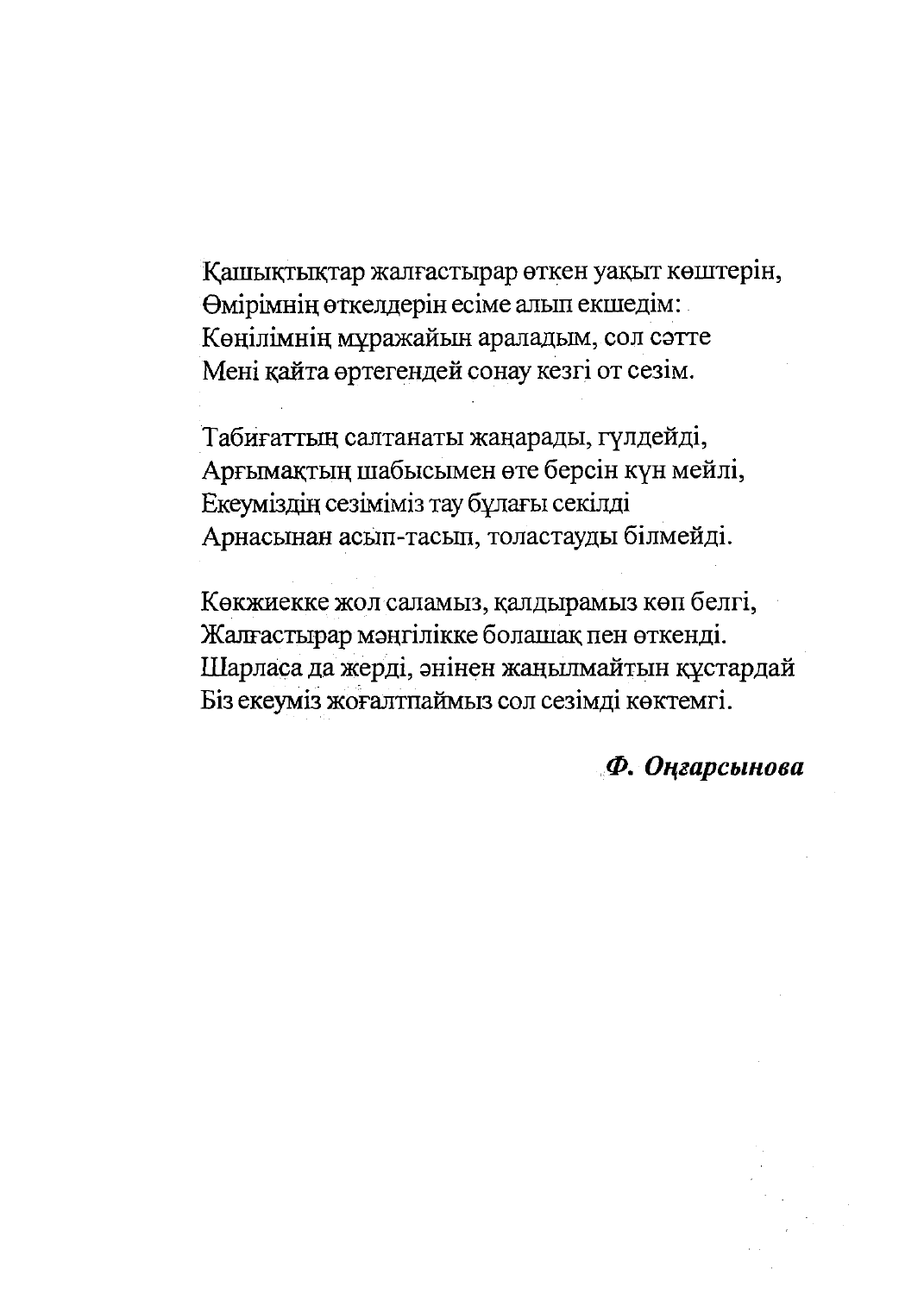#### Біз екеуміз...

Біз екеуміздің әңгімеміз мәңгілік таусылмайтындай көрінетін. Саған қанша уақыт әңгіме айтсам да, Құдай-ау, қайдан құйыла беретінің қайдам, кеудемнің сөз сарайын күн сайын сенің ыкыласын толтырып коятындай, алғаусыз айта беретінмін, айта бергім де келетін. "Жұбайлар бар әңгімесі таусылған, ал махаббат - таусылмайтын эңгіме" - деген ақын Мұхтардың сөзі дәл бізге арналғандай. Бірақ ойламаған жерден Жаратқаннын жасыны біздің әнгімеміздің желісіне түскеніне не шара?! Екеуміз білімнің баспалдағымен өрлеп, біліктіліктің биігіне шықтық. Енбектін енселі төбесінде жеміс туын ел сүйсінерліктей желбіреттік. Қолымызды жылы суға маламыз ба деген арманымыз енді-енді арнасын табар тұста, көп қызығар отбасының жанға мазалы ошағының басында ата мен эженің әңгімесін енді бастай бергенімізде, тағдырдың тоқтамайды деген сағаты ғұмырды санаған сыртылын кілт үзіп, әдемі әңгімемізді кілт қайырып, сол бұйығы жымиған қалпыңда сені ортамыздан көгілдір әлемнің арғы жағына көтеріп алып ұшып кете барды-ау... Жаным-ау, жазмыштың жазғанына амалымды алдырғанымда, сені қас-қағым сәтте қасымнан кете кояды, кундердің күнінде біз де бір-бірімізден көз көрмеске, аяқ жетпеске алыстармыз деп ойлаппын ба? Әйтеуір: "Тумақ бар да, өлмек бар" - дегенмен, сол құрғырдың құрығы біздің мойнымызға ерте түсер деген ой үш ұйықтасақ түсімізге кіріп пе еді? Сенің арқаңда өмірге елжірей қарап, еркелей басып жүрген мен бір күнде еркелігімді есеңгіреуге еншілетіп, жапанда жалғыз қалдым-ау. Шүкір, ізінді жалғастырар ұрпағы-

5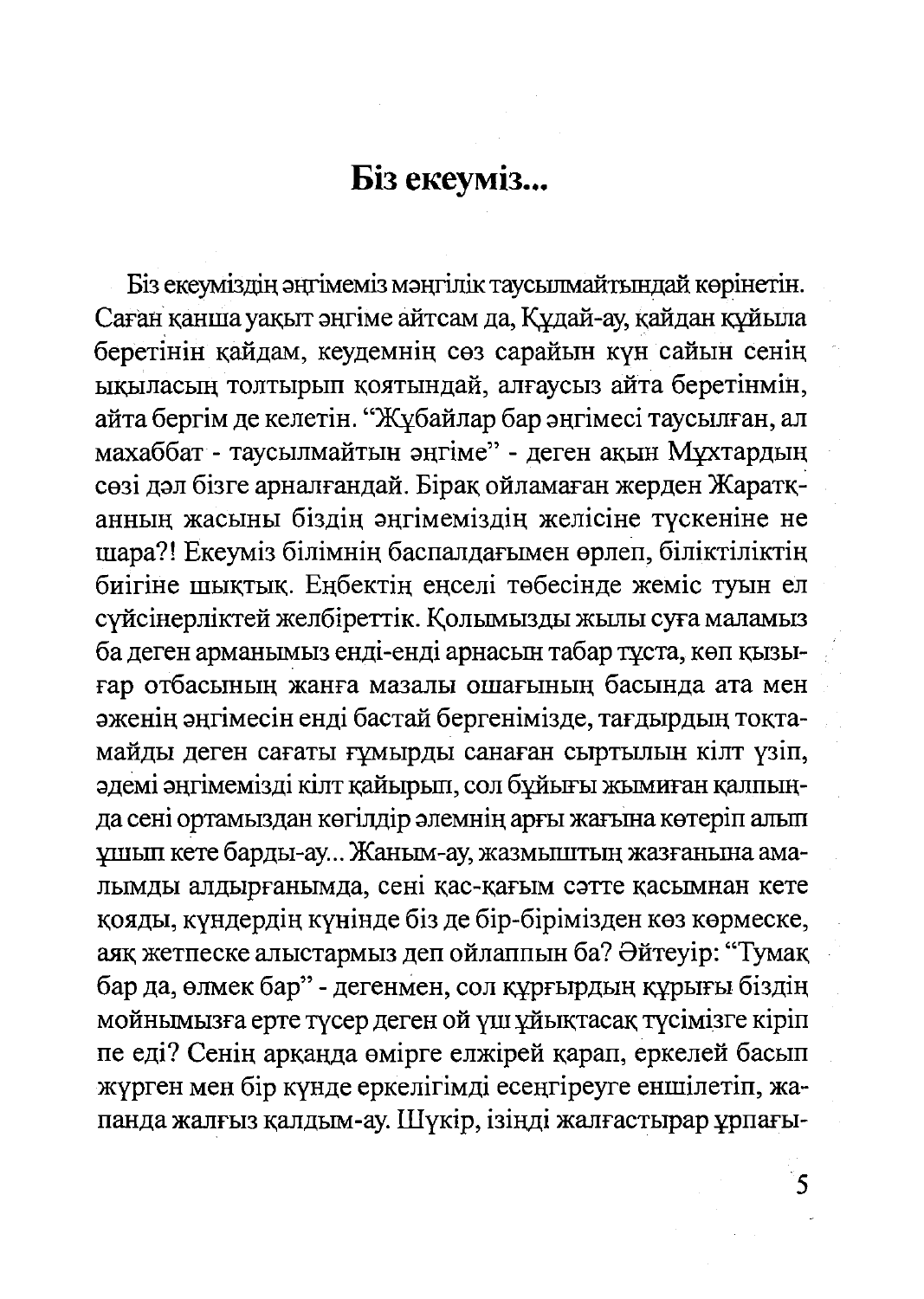мыз бар. Дэтке куат олар, элде кімдер сияқты, барға әзір, мойынға масыл емес, өзіннің берген тәлімді тәрбиеңнің арқасынла өнегелі болып өсіп келе жатыр. Ендігі менің арқа сүйерім ле солар. Әйткенмен, сенсіз өмір-керең кеңістік. Біз үшін, әсіресе мен ушін, сенің орның ерекше. Енді ойсыраған орнынды ешнәрсе де, ештеңе де толтыра алмайды. Ащы өксік улы запыранша миыма шапшып, қашан сенің қасыңа барып, жұмақтың жұпар ауасымен бірге тыныстағанша, кеудемді кермек мұңға меймілдетіп тұратыны Аллаға да, адамға да аян. Асылым-ау, сенімен сырласқан жылдарым жұмбақтай жұтылып, өзінмен өткізген күндерім естелікке айналар деп ойлаппын ба?! Сен туралы әңгіме емес, естелік жазармын деген ой өңім түгілі, түсімде қылаң беріп пе еді. Міне, бүгін кезінде саған сағынышты хаттар жазған қаламыммен қиялымды тербеп, естелік жазғалы отырмын. Сырласым-ау, бұл менің өзінді мәңгілік пір тұтқан жүрегімнің саған орнатқан өшпес ескерткіші болсын!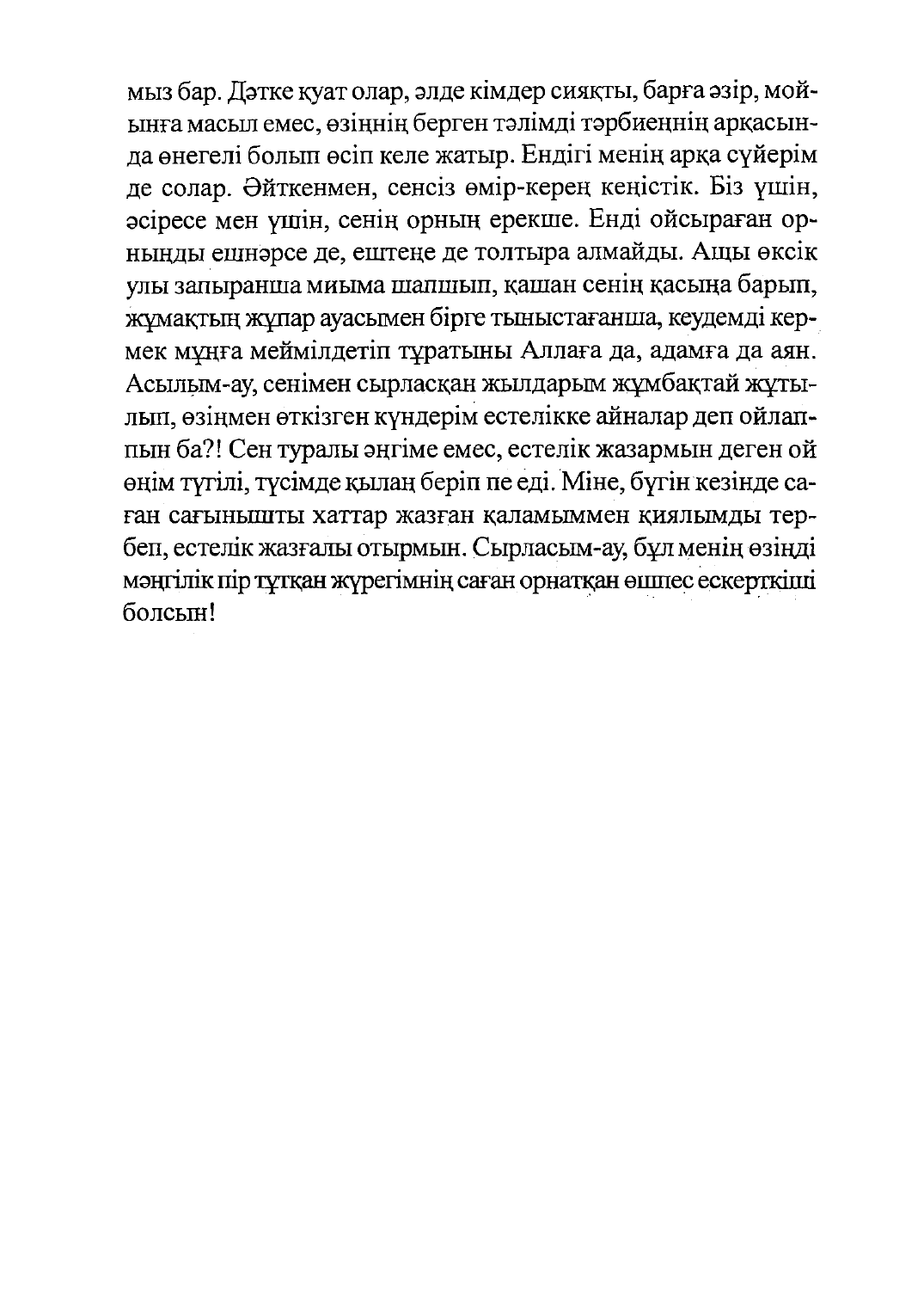#### Негізгі желі: бәрі балалықтан басталған

Бесінші сынып. Парта-парта арасына үймелеп, қызу таласка түсіп, бір нәрселерді айтып, бір нәрселерді өзеурей дәлелдеп жататын балалар өткен жылғыға қарағанда көп өзгерген сияқты. Қыздар да, ұлдар да төртінші сыныптағыдай емес, өмірге басқаша көзбен қарай бастағандай. Көңіл күйіңді ұшқан құстың қанатына қондырып, көкпен тілдестіретін, жаратылыспен үндестіретін ерекше бір тылсым сезім жаныңды әлдилейді. Бір-бірімізді көрмегенімізге үш айдың жүзі аударылды десек те, сол уақыттың бергені көп сияқты. Бір түрлі есейіп, естияр болып кеткенбіз бе, қалай. Қыздардың да жүріс-тұрысында байыптылық бар. Әңгімелері де әдептеп төккен кестедей, артық-ауыс сөздерден аулақтау, құпиялап па, сыбырласып па, қызық әңгімелеседі. Иә, бұлар кешегі төртінші сыныптың қыздары емес. Таңқаларлықтай таралып өскен, бойжеткеннің болмысына ене бастағандай. Тіпті қос тұлымшағын жинақтап, білектей бұрым қылып өріп, аппақ капрон бантикпен көмкерген. Араларында аракідік шаштарына көзді түйреуіш қыстырғандары да кездеседі. Самай шаштарын өздерінше бұйралап қойған. Кейбірінің самайындағы қызарған ізден қаламсаптың темірін жақсы қыздырып шаштарын орағандарын аңғару қиын емес. Фартуктері де кешегі ақ күленкер емес, шілтерлі ақ жібектерге ауысқан. Әсемдікке қылау түсірмейін дегендей, ақырын, абайлап, сыпайы қозғалады. Бұл әдептіліктері көңілінді қиялға жетелеп, әсемдіктің әліпбиіндей көрінеді. Өз үстіндегіні іштей бәсекелесе салыстырып, қасындағыларға көздерінің қиығын салып, қабақтарының астымен барлай қарайды. Кейде мен ойланамын, қыздардың қарсы алдындағы адамға ретсіз бажырайып қарамай, жанарын кірпігімен көлегейлеп ақырын ғана көз тастауы осы бесінші сыныптан қалыптасатын шығар. Сәлемдесулері де салмақтана қалған, сыпайы. Әншейінде ұлдармен алысып

 $7\phantom{.}$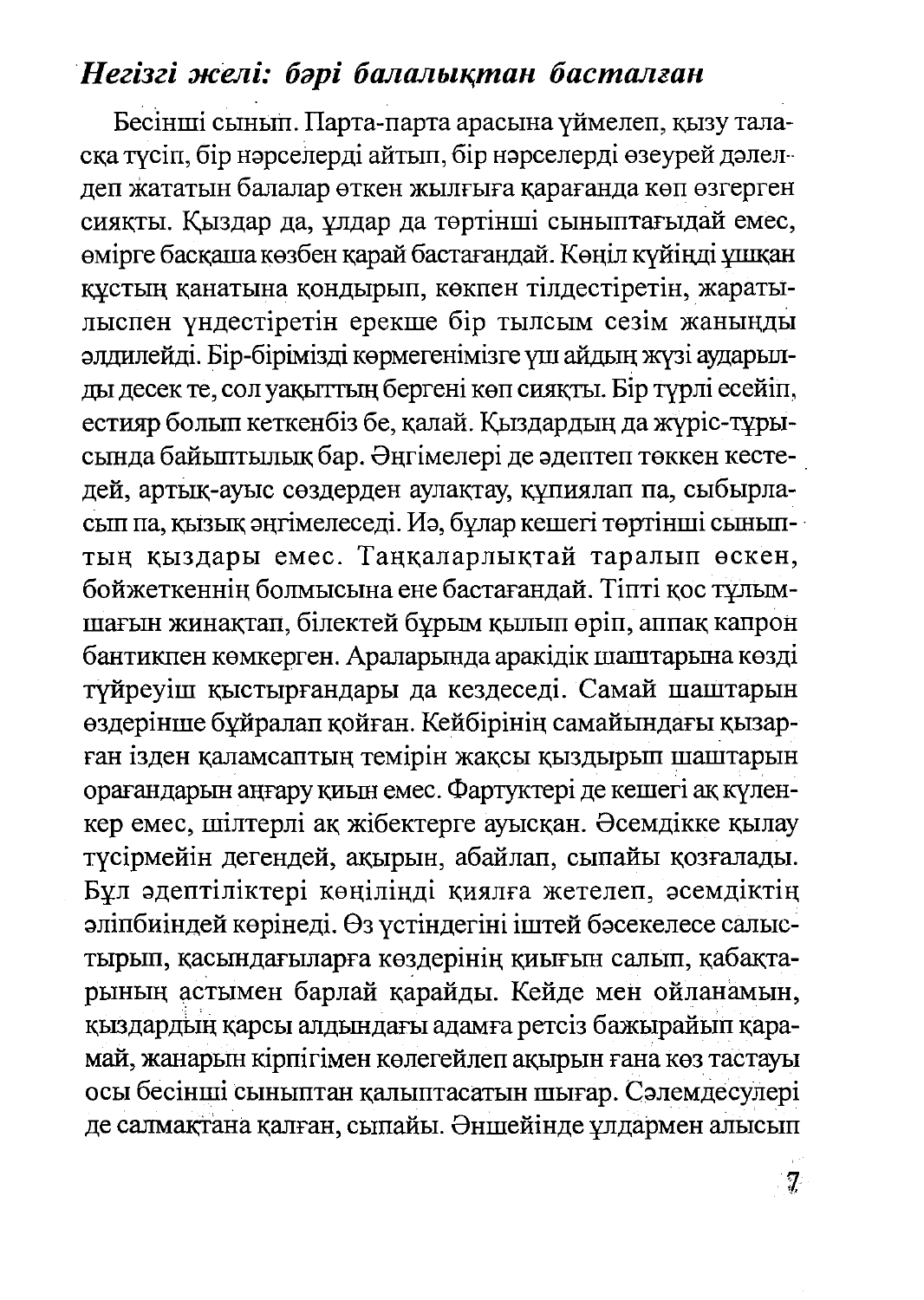ойнап, алау-далау болып жүретін еркешора Ақкенже де қыз болып қылымси қалыпты. "Қыздарға қарағанда, кештеу ержетеді", - деп әжем айта беретін ұлдардың өзіде маңғаз. Тіпті аяқтарын санап басады. Енді ше, кешегі қара сәтеннен тігіп, балағын бүрмелеп беретін қара шалбарларын бүгін бәрі дерлік кос қалталы қырлы шалбарларға ауыстырған. Жағаларын ақ дәкеден тігіп бере салатын әр түсті көйлек емес, шатырдай ақ жейделер киген. Мойындарында ұштары шайналмаған, эдемілеп өтектелген алқызыл жібек галстук. Кейбір қолында барлары галстуктың түйінделер жеріне пионер белгісі бар арнайы жылтырақ темір тағынған. Оған қолдары жетпегендер, төртбұрышты болып жақсы көрініп тұрсын деп, түйіннің ішіне ыждағаттап бүктелген қағаз салып алып, кеуделерін алға тастай қозғалады. Осы қылықтарынан-ақ олардың бойынан айналасына ерекше көрінудің, біреуге ұнағысы келгендіктің нышанын аңғару қиын емес. Кешегі тақырбас бұзықтарды көре алмайсың. Көбінің шаштары бәкімен емес, арнайы шаш машинкасымен алынған, жылтырай жарасып тұр. Кекіл қойғандары да бар. Шаш мәселесінде олардың ата-аналарымен жақсы келісімдерге барғаны білінеді. Әрине, кекілдеріне жарық май, тапқандары шаш май жағып жүретін кездері бұдан көп кейін. Ол жетіншіге барғандағы жасайтын әрекеттері. Бесінші сынып ондай жасандылықтан ада. Бір партаның айналасына жиналып алып, азан-қазан болып жатқандардың қазіргі бар таласы бір-ақ нәрсе - кімнің сиясы алтын? Әрқайсылары сия сауытына қаламұштарын кезек-кезек батырып көріп, өзара таласып жатыр. Ал қаламсаптарына нөмірі он бірінші қаламұштың орнына қылмықмойын "китайский" қаламұш салып алғандардың басқалардан бір иық жоғары тұрғандай көрінетіндері анық еді. Өздерінше сырттай, құпия меншіктеп алған сыныптас қыздарына сондай қаламұш сыйлау қиял жетпестей мәртебе болатын. Бірақ, ұлдардың ол мәртебесі әзірше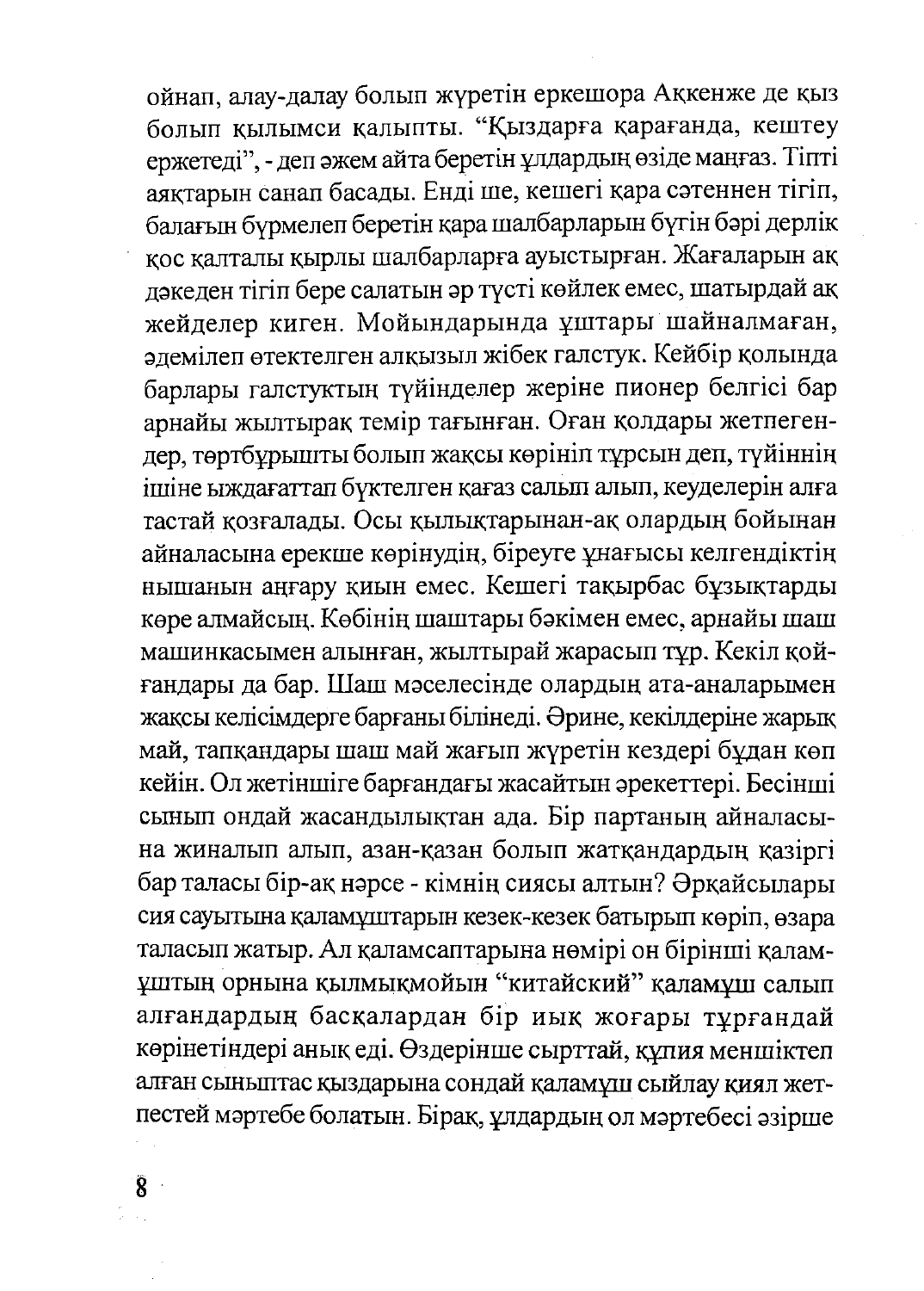өздерінен ауыспайтын сияқты. Міне, бұл 1965 жылғы, есеюдің балғын баспалдағын аттап жаткан № 171 Ғани Мұратбаев атындағы орта мектептің бесінші "б" сыныбындағы көңілді көрініс еді. Бұл - менің өзімше бақылап, бағалауым. Мүмкін мені де сырттай бақылап отырғандар бар шығар. Бастауышты үздік бітірген менің алдымда ең бірінші кезекте сабақ тұратын. Сондыктан ба, әлде әжемнің "Қызға қырық үйден тию"деп құлағыма құйған тәрбиесі ме, ойыннан гөрі, үзіліс кезіне де кітап аударып отырғанды қалаймын. Басқалар мәре-сәре болып жатканда, менің оларды сырттан бақылап қана отыруымның сыры сонда. Оның үстіне бесінші сыныпта сабақтың да көбейетін түрі бар. Және бізді екі мұғалім емес, бірнеше мұғалімдер оқытатын көрінеді. Сабақтың бәрін үлгіріп, әр мұғалімнің талғамынан шығып, бастауыштағы "бестіктерімді" төмендетпеу - менің басты мұратым.

- Тапалова Әнипа, бесінші сынып жоғарғы сыныпқа саналады, оқылатын пәндер көп. Шет тілін де оқисыңдар. Сондықтан жақсы оқып, бұрынғыдан "бестіктерінді" төмендетіп алмауың керек.

Мұны жаңа ғана біздің бесінші "б" сыныбының жетекшісі болған Кенжеева Шәрипа апай айтып кетті. Дегенмен, көңіліңді қайта-қайта бөле беретіндей біздің қыздардың талқылап жатқан тақырыбы да қызықты. Бесінші "а"-ға жаңа окушы келіпті. Аты Нұрлан ба, Нұрділда ма, өздері де білмейді. Бәрінің айтары - өзі әдемі бала көрінеді. Оны маған Фатима жеткізіп, сүйінші сұрап кетті.

- Әнипа, тасташы кітабынді. Сабақ қайда қашар дейсің. Одан да сен жаңалықты естідің бе?

- Кандай?

- "А" сыныбына жаңадан бір бала қосылыпты.

- Каймектептен келіпті?

- Мектебің не? Ауылдан ба, разъезден бе...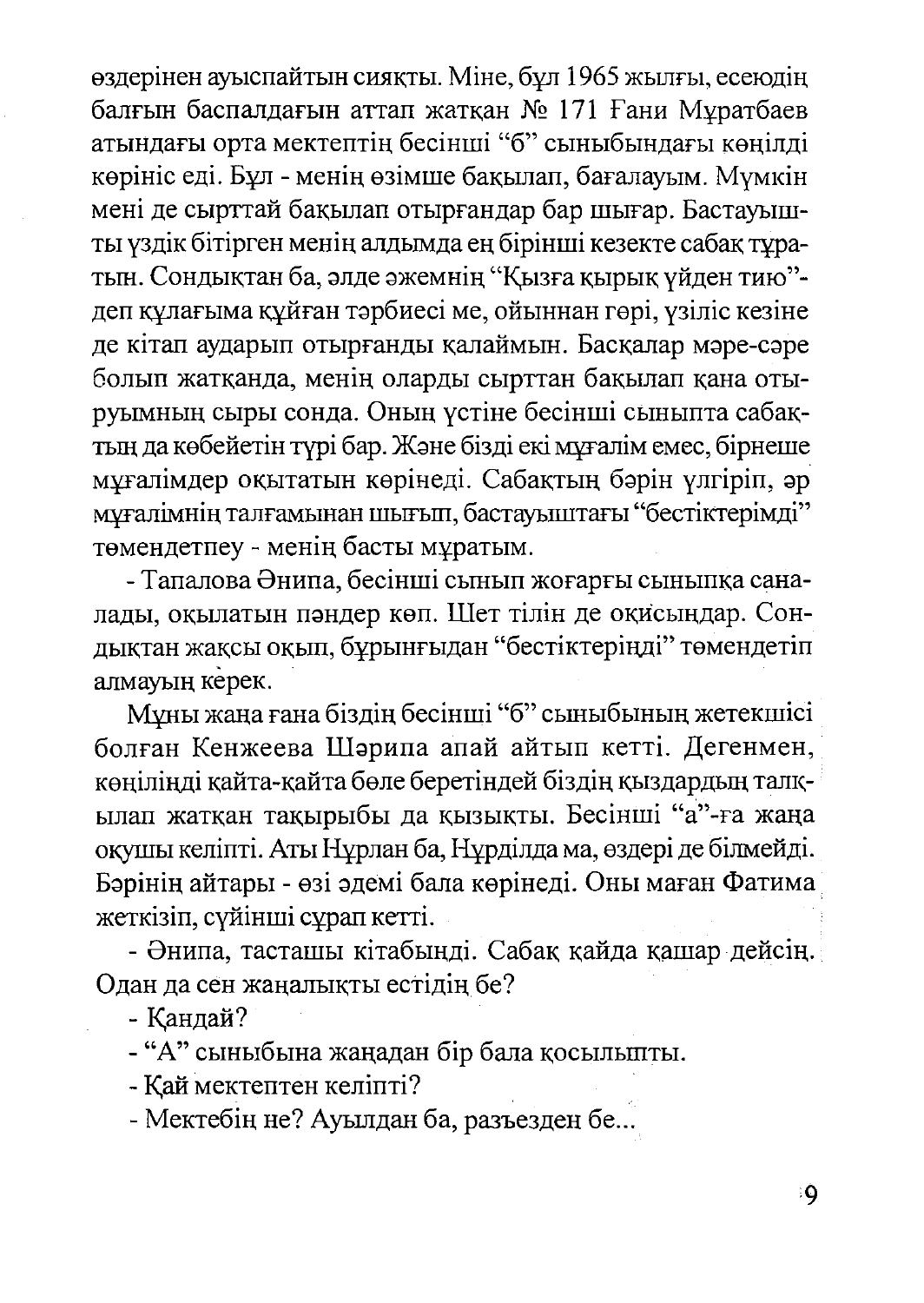лығымды алып, алдағы демалыста базарға келемін. Сен де сонда бар. "Есің кетсе, ешкі жи" дегендей, базардан екі-үш ешкі алып беріп кетейін.

Сол демалыста Сыздық аға айтқан сөзінде тұрып, базардан егіз лақтары бар екі ешкі алып беріп:

- Бұлар буаз. Күзде тағы төлдейді,-депті.

Кузде екеуі тағы төрт лақ туып, айналасы екі-үш жылда ешкіміз жиырма басқа жетті. Қонақ келсе қысылмай сойып, ағайынның той-құдажолысына алып бардық, сөйтіп кішкентай Нұрділданың арқасында байыдық та қалдық.

### "Бастауыштағы" Мырзаханның әңгімесі

Бәрі бірдей есімде жоқ. Бізді бірінші сыныпқа бірімізді әжеміз, бірімізді атамыз алып барғаны есімде. Ал Нұрділданы әкесі Сыздық алып келді. Және бұрын шәкірттерді молдаларға бергендегідей:

- Мына баланың сүйегі менікі, еті сенікі,-деді ағайға күле қарап. - Бірақ менен туғаны рас болса, бұл күшігім мені де, білім берген сені де ұятқа қалдырмас. Алдындағы аға-апалары жақсы оқыған. Тәшкенде студенттер. Сондықтан сен де: "Ата-ананды шақыр" - деп бізді мазалай бермессің. Ал, балам, менің осы сөзімді басыңда бірдемең болса ұғарсың.

Осылай деді де, Нұрділданың өзін қалдырып, Сыздық әке кете барды. Біздерді ата-әжелеріміз мектепке кіргізіп, орындарымызға отырғызып, кейбірімізді тіпті сабақтан кейін алып кетіп жатқанда, Нұрділданың ата-анасының, біз төртінші сыныпты бітіргенше, тек тоқсан қортындысына арналған жиналыстар болмаса, балаң бұзық, не сабаққа үлгірімі нашар деген себеппен мектепке шақырылғанын көрмеппіз. Әншейінде, ауыл арасындағы балалар ойынының бел ортасында белсене жүретін Нұрділда мектепке келерде тіптен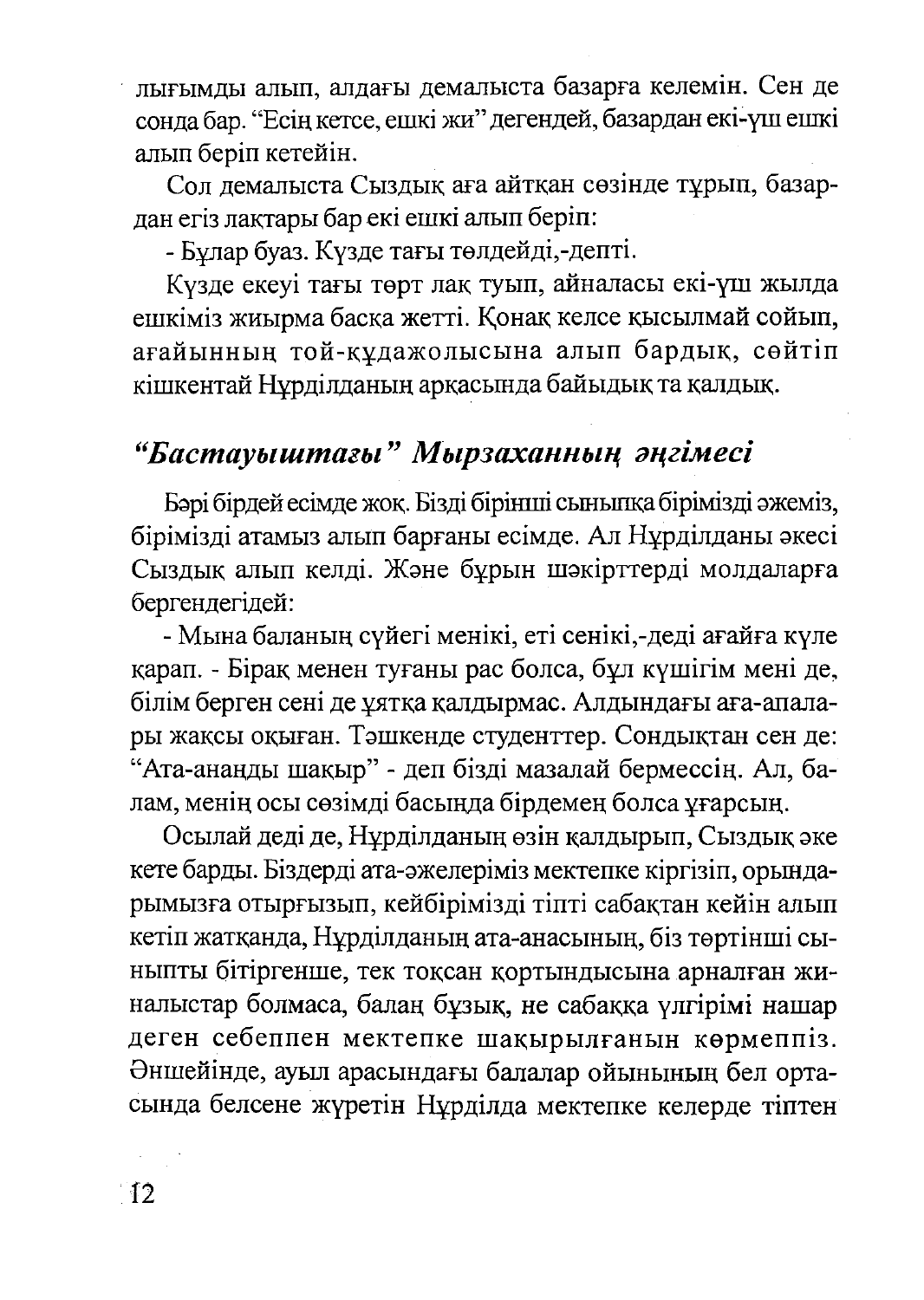өзгеріп кететін. Ойын кезіндегі асаулықтың бәрінен ада, ұқыпты оқушыға айналатын.

- Осы Сыздыктын ұлының сабақ оқуы өзгеше,-дейтін Сағындық ағай.-Басқалар сияқты шұқынып та оқымайды, тек айтқанға зейін салып қана отырады. Айтқанды қағып алып, айна қатесіз айтып беріп қана қоймай, оны өзінің ойларымен кішкене болса да толықтырып айтатыны қуантады. Түбі бұл сыныптан шығатын үздіктің бірі осы Дәулетбаев болар.

Нұрділданың зейінділігі керемет болатын. Біз бір бөлмеде бірінші сыныптан бастап төртінші сыныпқа дейін бірге отыратынбыз. Себебі - ауыл кішкентай, мектеп жасындағы бала саны да аз. Сондықтан бәріміз осы бір аралас аталған мектепте аралас-құралас оқи беретінбіз. Кей кездерде төртінші сыныптағылар мұғалімнің сұрағанын айта алмай, тұтығып жатса, сол сұраққа бірінші сынып оқитын Нұрділда ақырын ғана жауап беріп отыра беретін. Бұған риза болған ағай:

- Біздің Майлықұмның топырағы-қасиетті, киелі топырақ. Осы топырақтан Тәшкен, Алматының жоғарғы оқу орындарының түлектері Сейділда, Арыстан Оспановтар, Ернияз Омаров, Әли Мүсілімов, Әшім Ыбыраев, Абайділда, Әнипа Дәулетбаевтар шыққан. Енді келешек солардың қатарын осы Нұрділда толтырады, - деп отыратын.

"Халық айтса қалып айтпайды"-дегендей, осы сөз расқа айналды. Басқалардан оқуы артық болып тұрса да, оның еш уақытта сонысымен ерекшелене қояйын деген кеудем соғын көрген емеспіз. Көзге түсейін деп қол көтеріп, суырыла да қоймайды. Сұраса білгенін мүдірмей айтып, сұрамаса білгішсініп, ретті-ретсіз қыстырыла да бермейді. Үшінші сыныптан бастап бейсауат көше кезіп, ауыл үйдің арасын шаңдатып жүрмей, үйдегі шаруаға қолғабыс жасап, одан қолы босаса бір нәрселерді құрастырып, әлдебір нәрселерді жасап отыратын еді. Ауыл маңындағы каналдан балық та аулайтын. Басқала-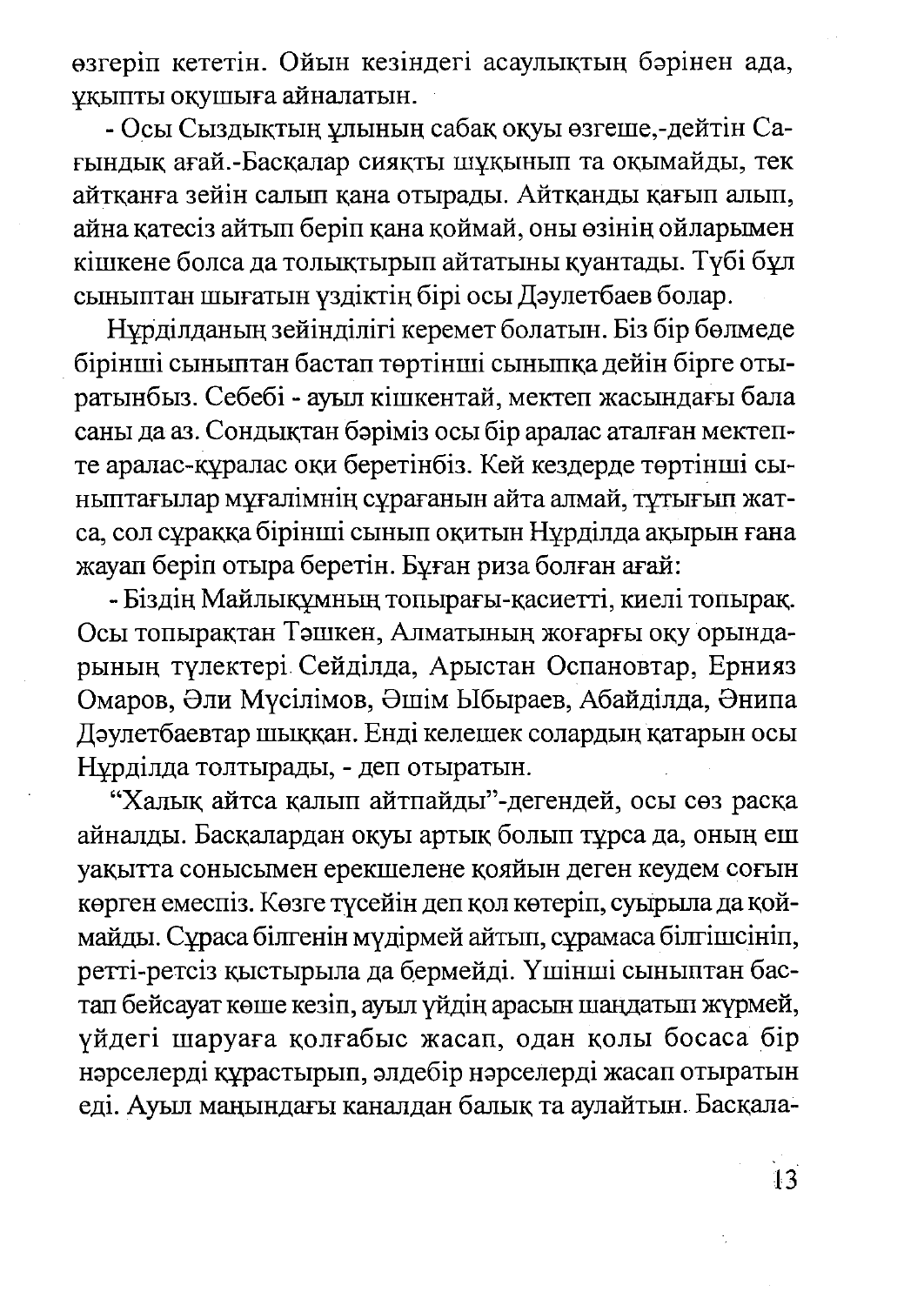рға қарағанда тізбегі толып қайтатын. Дүкендерде сатылатын тілді қармақ біздің қолымызға қайдан түсе берсін. Сондайда Нұрділда ине ме, түйреуіш пе - қолға түскенді отқа қыздырып, пышақтың сабымен иіп, әп-әдемі қармақ жасап ала коятын. Касындағы балаларды да, өзінің айтуы бойынша, "Бұлақбай заводынан шыққан" қармақпен қарық қылып тастайтын. Алпысбай ағаға еріп барып, шөп те шабады. Бойымыздан ұзын мылтықты алып, алыстау барып, мылтық ататынымыз да есімізде. Мылтық бізден үлкен болған соң екеулеп ұстап жүреміз. Сол мылтықты біздерге үлкендердің өздері бере ме, әлде жасырып алып шығамыз ба - ол жағы дәл қазір есімде жоқ. Бір ұмытпайтынымыз -Нұрланның құм төбенің басына қойған қауашаққа дәл тигізгені. Сол күні бәріміз ауыл сыртынан киік атып алғандай қоразданып жүрдік. Ауыл балалары да оның айналасына сол үшін үйірілетін.

Теміржолдың бойында тұрған соң біздер аялдаған пойыздарға өздеріміз еккен қауын-қарбыздарымызды сатамыз. Ол кездерде жолаушылар пойызы разъездерге де сәл кідіріп өтетін. Сол кезде біріміз бен біріміз жарыса, вагондарды жағалай жүгіруші едік. Бір қызығы, орыс әйелдер: "Ой, красавчик" деп, басынан сипап, Нұрділданың қауындарын бірінші алатын. Осыны байқаған Нұрділда, өзінің қауын-қарбыздарын қоя тұрып, әуелі ауылдағы мұқтажды деген балалар мен кішкентайлардың алдындағыларын сатысып беретін.

- Өзіндікін неге сатпайсын?

- Үлгерем ғой. Болмаса, тағы да пойыз келеді. Сол кезде бәріміз менің қауын-қарбыздарымды сатпаймыз ба?!

Оның дәлелді уәжіне үлкендер де ешнәрсе айта алмайтын. Тек риза больш, бастарын шайқай беретін еді. Үлкен де, кіші де Нұрділданы шын жақсы көретін. Үйлеріміздегі әңгіменің негізі кейде біздерге Нұрділданы мысал қылумен басталатын:

- Ана өздеріндей Сыздықтың Нұрділдасын қарашы, бір мың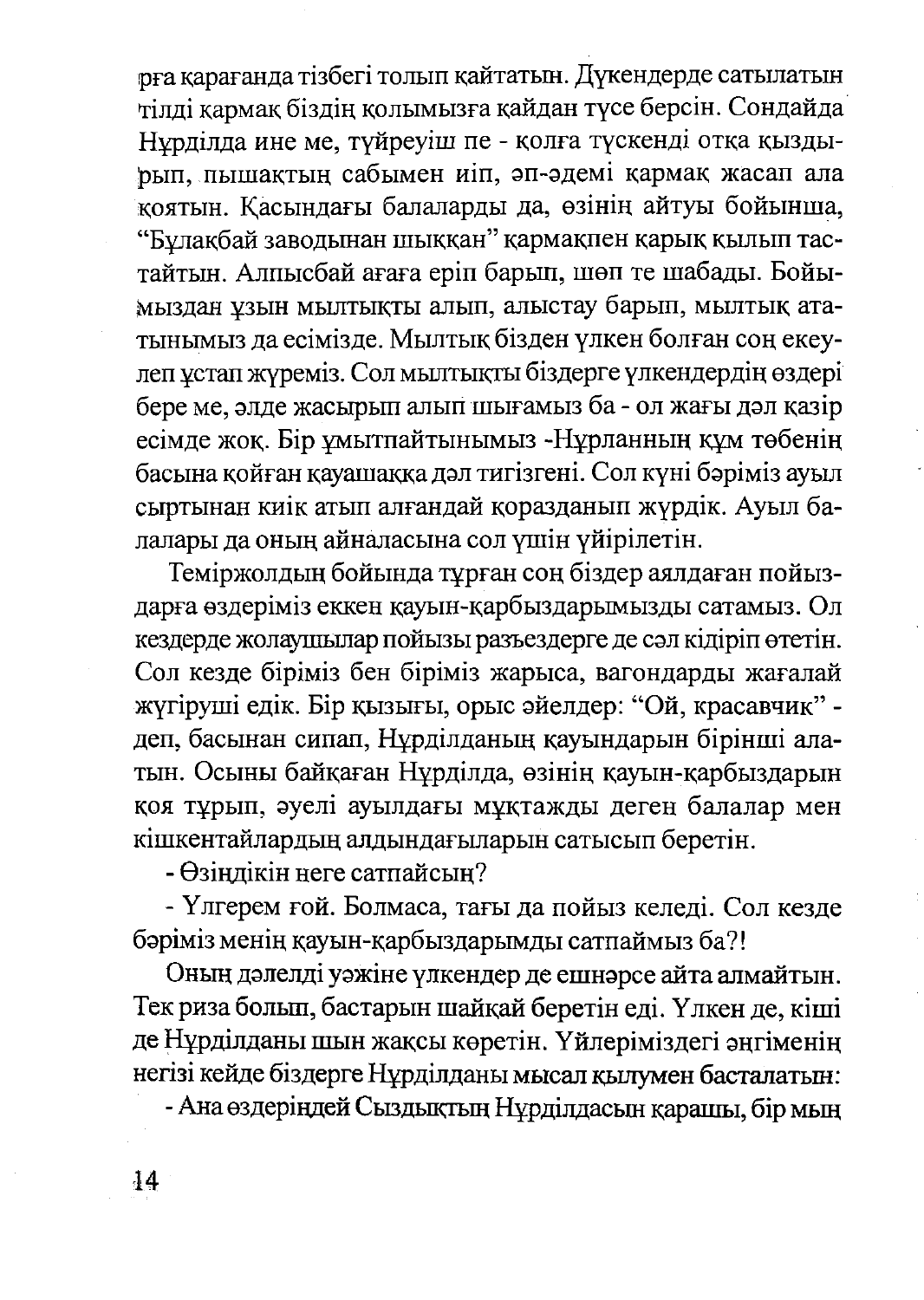болғыр бала. Үлгірімі де жақсы. Істеген шаруалары да қолмен қойғандай, көңіліңе қона кетеді. Қасына ерген достары да өзіндей. "Ұлың өссе, ұлы жақсымен ауылдас бол" - деген сөздің жаны бар - десе, енді біреулері:

- Не нәрсе де негізге саяды ғой. Баланың топырағы құнарлы, шыққан жері шынарлы. Ол "зәкүн Сыздықтың" баласы емес пе, - деп қосыла қоштай кететін.

#### Деректер тізбесінен

Ауылдастары да, алыс-жақын білетіндер де Сыздық әкені "зәкүн Сыздық" дейді. Оған себеп - ол кісінің оқымаса да, көзі ашық, түйгені мол екендігінен еді. Теміржолда жай жол қараушы болса да, арғы-бергіден хабары мол, танымы терең жан. Соғысқа дейін де, соғыстан кейін де еңбек демалысы кезінде үкімет жасаған жеңілдікпен тегін теміржол билетін пайдаланып, қасына енесін ертіп, сонау Мәскеу, Ленинград қалаларына барып, тұрмысқа қажетті заттар мен киім-кешек алып келеді екен.

1936 жылдың өзінде банктен несие алып, тоғызыншы разъезден зәңкитіп үй салған. Елуінші жылдары қаладағы "Восстание" көшесінде (қазіргі облтелерадиокомпания ғимаратының орнында) үй тұрғызған. Ағайыншылдығы мен бауырмашылдығы соншалықты, бүкіл туған-туысқан, ағайынжекжат шаһарға келгенде оның үйіне тоқтаған. Керек десеңіз, көбі осы үйде үйленіп, шаңырақ көтеріп, тұрақтап тұрған. Кейін оларды жеке отау етіп шығарып тұрған. Сыздық әке колхоздастыру кезінде, сондай-ақ соғыста қайтыс болған ағаларының ұл-қыздарын, жеңгелерін ешқайда жібермей, өзі бағып-қағып, тәрбиелеп, жетілдіріп, аяқтандырып отырған. Бұл әулетті ауызбіршіліктің, қазақы бауырмашылдықтың нағыз үлгісі десе болғандай. Оның үстіне қаншама ауылдастары, жақындары қысылғанда Сыздық әкеге келіп, жабырқаған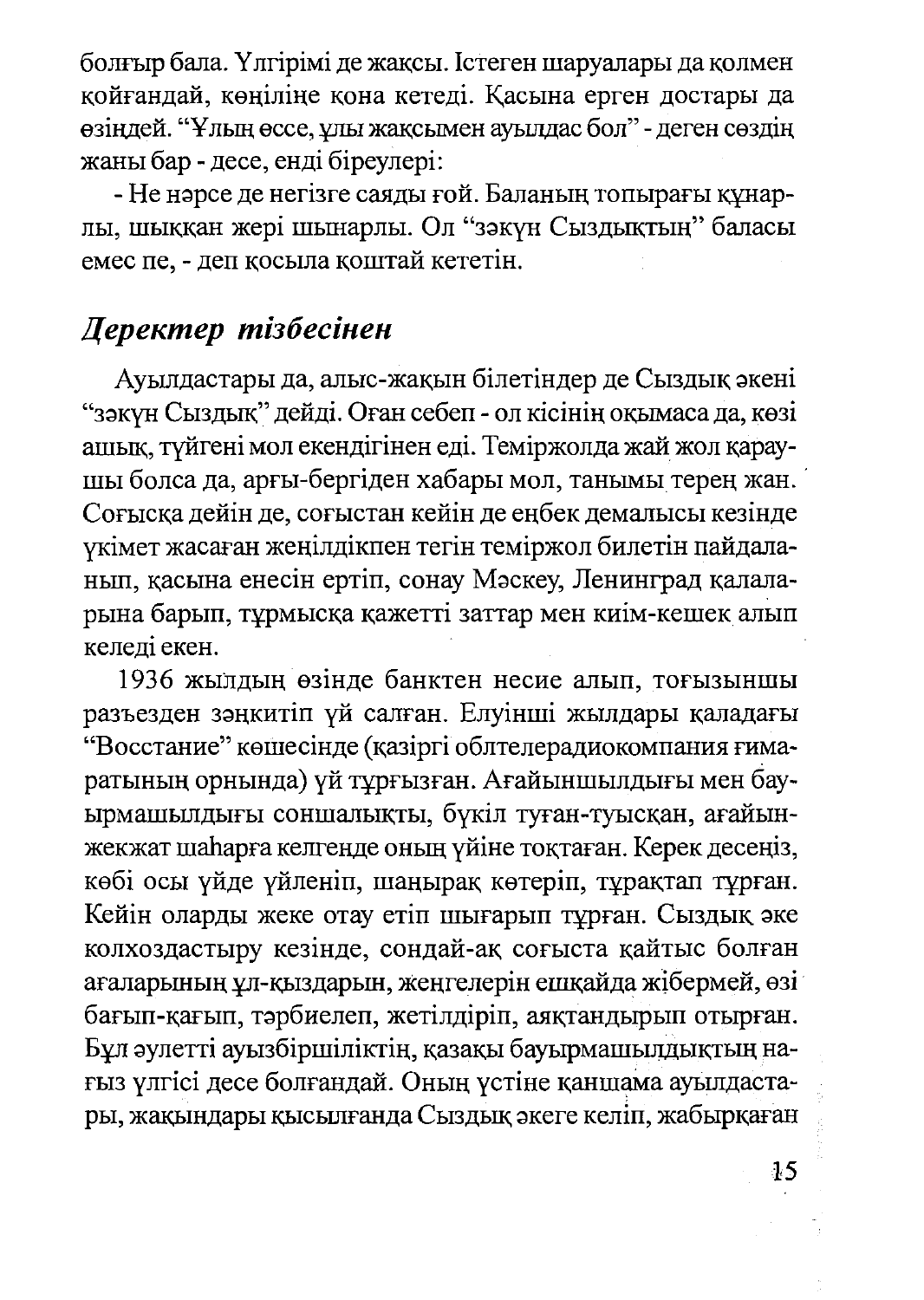жанларына демеу, кажеттеріне жәрдем алатын. Бір кезде халық комиссары болған, біраздан соң "халық жауы" деген жаламен қуғын көріп, кейін ақталған қазақтың біртуар ұлдарының бірі Иса Токтыбаев та осы үйден қамқорлық тапқан.

Бул әулеттің тағы бір жұрт қызығарлығы - ауызбірлігі, кішінін де, улкеннің де сөзін жерге тастамайтын кішпейілдігі, ағаның алдын кесіп өтпейтін әдептілігімен қатар, барлығының да білімге құштар оқымыстылығы, қатарларынан артық білімпаздығы еді.

Сыздык әке өзі оқымаса да, балаларын оқудан кенде қалдырмаған. Інісі Әбділда Ленинградта аспирантурада оқыса, ең үлкен баласы Абайділда Тәшкен политехникалық институтында дәріс алды, Қызылордадағы "РМЗ", "Рисмаш" зауыттарын салып, сол кәсіпорындардың инженерінен директорлыққа дейін өскен. Үлкен қызы Қанипаның күйеуі Әшім Ыбыраев Кызылордадағы күріш ғылыми - зерттеу институтының ірге тасын қалаушы, облысымыздағы экономика ғылымдарының кандидаты болған алғашқы қазақ азаматы. Әшім мен Қанипа Серік, Хамит, Сәкен, Ғалым, Ғабит, Бауыржан есімді алты ұл тәрбиелеп өсірді. Әнипа Тәшкен Ортаазиялық политехникалық институтының ет-сүт технологиясы бөлімін бітірген. Зейнеткерлікке шыққанша қатардағы технологтан бас инженерге дейінгі қызмет сатыларынан өтті. Ұлтайы-есепші. Ұлбала қалалық әйелдерге кеңес беру орталығының меңгерушісі болды. Ең кішісі-Нұрділда. Соңғы екеуі дүниеден озды.

Сыздық әкенің өзі айтады екен:

- Түсімде таңғы шыққан ай мен батқан ай көрдім. Ұлым ёкеу-ақ болады, - деп.

Солай боллы...

Сыздық әке бір мың тоғыз жүз алпыс екінші жылы Алланың аманатын өзіне тапсырды. Үлкені Абайділда, Қанипа мен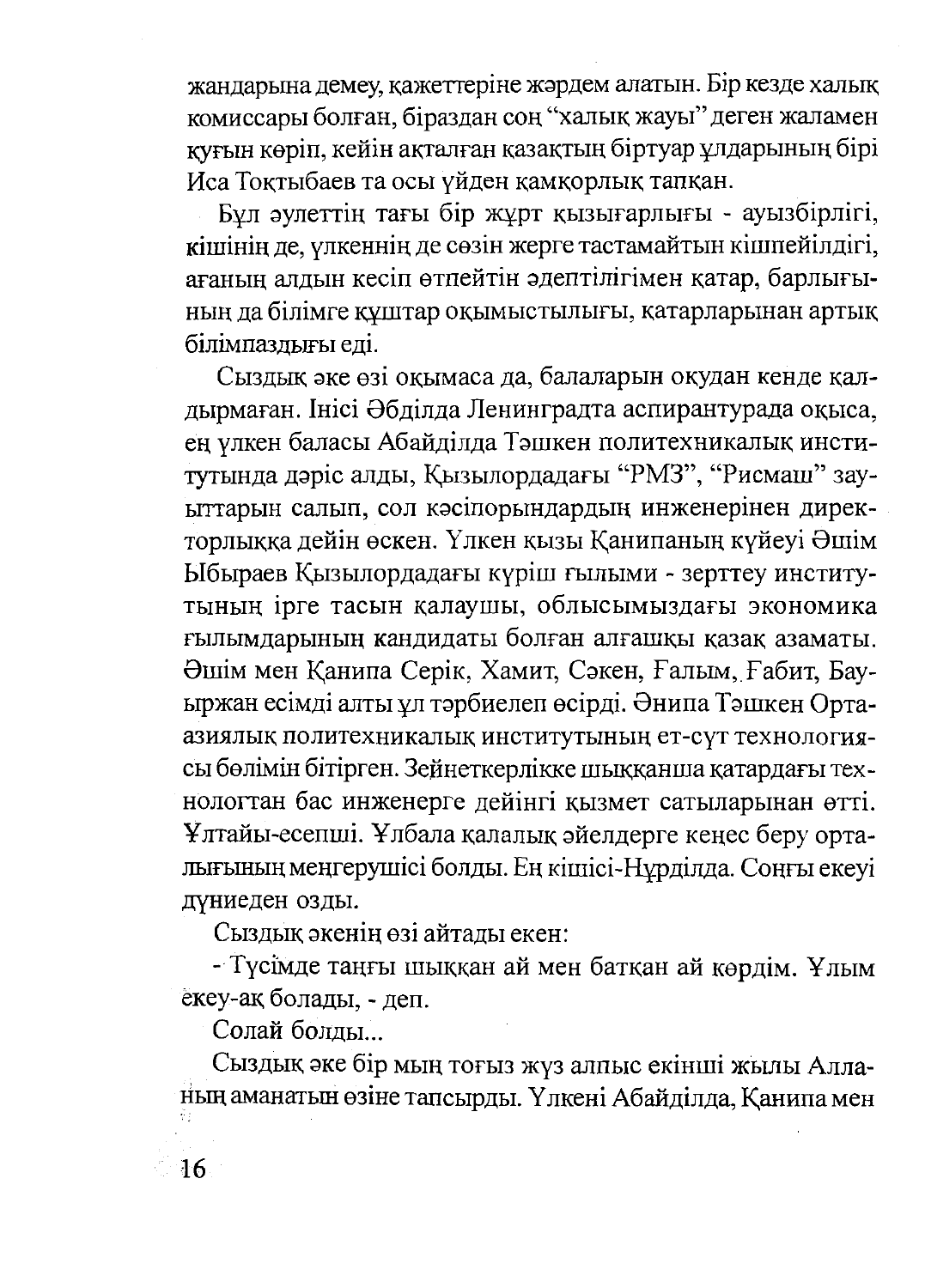Әнипалар әке салған дәстүрмен бауырларын оқытып, ел қатарына қосты.

#### Негізгі желі: Алғашқы таныстық

Мектептегі үздік оқушыға қоғамдық жұмыстар да көп тапсырылады. Беделділік те сол жақсы оқумен есептелетін. Үздік окыған қыз бен ер балалар дос болғысы келіп тұрса, жақсы окыған ұлдарды қыздар да шет көрмейтін. Жиырма үшінші акпандағы Кеңес Армиясы мен Әскери-Теңіз әскерлерінің күні және 8 наурыздағы қыздар мерекесінде жолданатын ашық хат-открыткалардың негізі де осыларға арналатын. Осы құттықтаулардың басым көпшілігі қатар оқыған қыздар арасынан маған, ұлдардан Нұрділдаға арналатындықтан біз екеуміз бір-бірімізге іштей болса да тілектес бола бастағандаймыз. Мен сынып старостасы, Отряд кеңесінің, Дружина кеңесінің төрағасы сияқты қоғамдық міндеттерді атқарып жүргенімде Нұрланмен (біздер Нұрділданы Нұрлан деп атаушы едік) пионерлік тапсырмаларға байланысты, үйірме жұмыстарына қатысты немесе мектептегі мерекелерге арналған шараларда жиі кездесе бастадық. Сол кездерде, қаншама мән бермейін десем де, Нұрланның өзіме деген өзгеше көзқарасын байқап қалатынмын. Және қаншама аулақтағым келгенімен, ілтипатты ықыластан қашып құтыла алмай, қайта соның тұсауына тұтылып қала беретінмін. Басқа құрбыларым "ғашық" болып, айтайын десе сөздерін, барайын десе өздерін жеткізе алмай жүрген Нұрланнан мен қашқақтап жүретінмін.

Ол кезде мектеп оқушыларының сенбіліктерге шығуы, темір сынықтары мен қағаз қалдықтарын жинауы кәдімгідей науқан, мереке еді. Осындай у-шулы дүрмекте Нұрлан маған өзінің алғашқы ілтипатын білдірген-ді.

Ол 1966 жылғы ақпанының әдеттегіден тыс жылы шуақты күні еді. Біз алтыншы сыныпта оқитынбыз.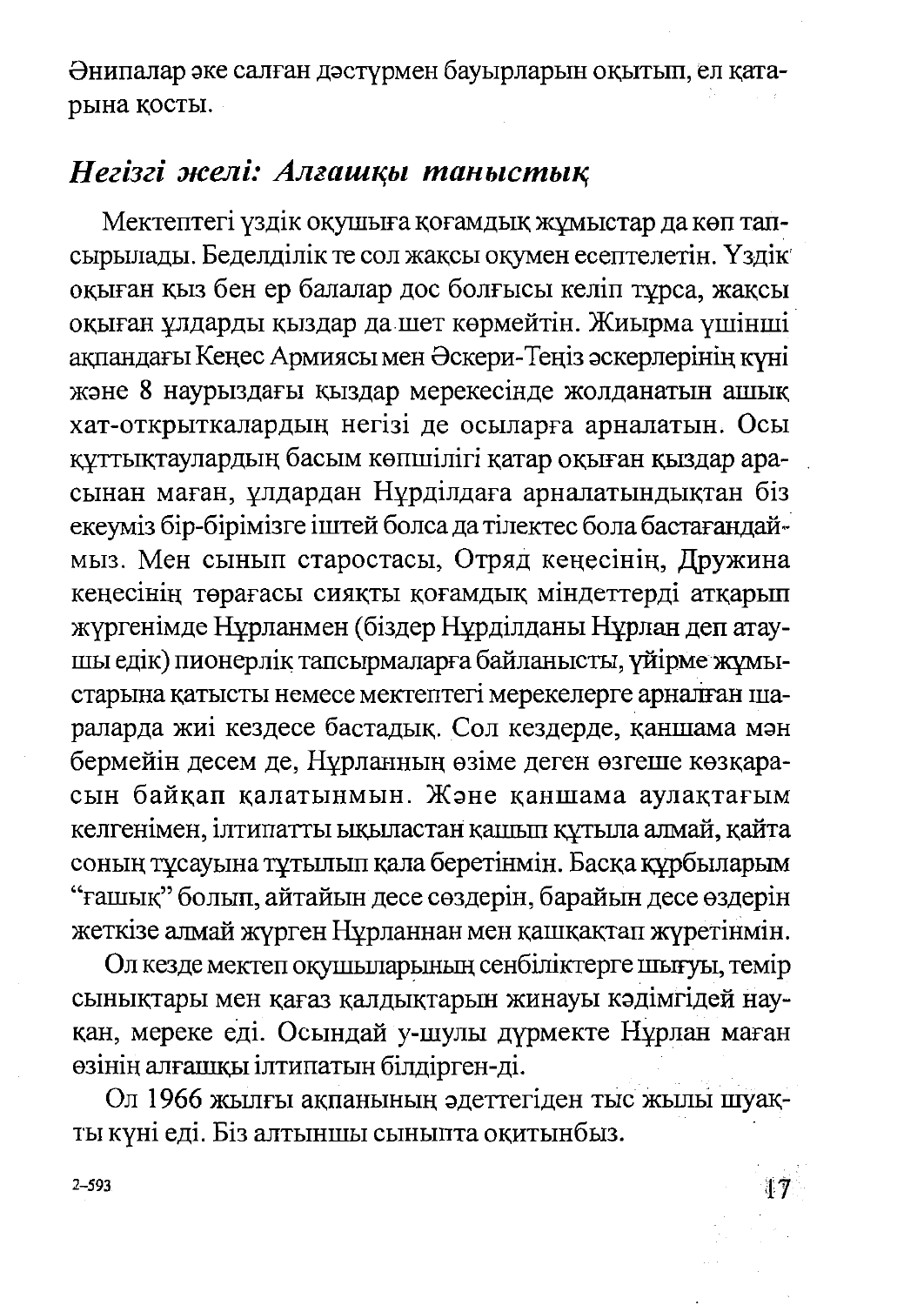- Әнипа, - деді апай, ертең қала сыртына темір-терсек жинауға барасындар. Екі сынып оқушыларының келуін өзің қадағала.

- "Кабырға тақтасына" хабарландыру жазып қойсам кайтелі?

- Мейлің. Сонда да сыныптарға кіріп, айтып шық. Жиын ертең сағат онда мектеп алдында болады.

Пионерлер бөлмесіне барып, үлкен плакатты алдым да, қызыл түшыпен әдемілеп, көрнекті хабарландыру жаза бастадым. Сол кезде Нұрланның есіктен ақырын сығалап қарағанын аңғарып қалдым. Енді плакатты тақтаға ілейін деп жатсам, ол келіп бір жағын үн-түнсіз ұстасып жатыр.

- Сенен көмек сұрадым ба?

- Бір жағын ұстасайын да, шеті қайрылып кетіп жатыр.

- Онда сен іле ғой.

Колымдағы кнопкаларды алақанына төктім де, кілт бұрылып кете бардым.

- Қазір, өзім ілемін.

Мен қайрылмадым. Неге?

Көздерінің астымен сынай қарап тұрған қыздардың сыбырынан имендім бе? Болмаса, күні ертең тақтаға белгісіз біреулер жазып кететін "Нұрлан+Әнипа" - деген сөзден қорықтым ба? Әлде қыз болып, алғаш қылық көрсетуім бе екен? Тұлдана барып, партаға отыра бергенімде, ентелей басып Фатима да жетті.

- Сен қыз жындысың ба? "А" сыныбының баласы біздің жаққа ауып тұрғанда, өзіңше болып...

- Баршы, әр нәрсеге араласа бермей. Сен одан да ертең кешігіп қалмауынды ойла.

- Мен қашан кешігіп едім. Қайта сендерден бұрын келермін.

- Тазалықшы екенінді ұмытпа. Дәрі-дәрмек салынған сумканды ала шық. Кім біледі, біреу-міреу жарақаттанып қалуы да мүмкін.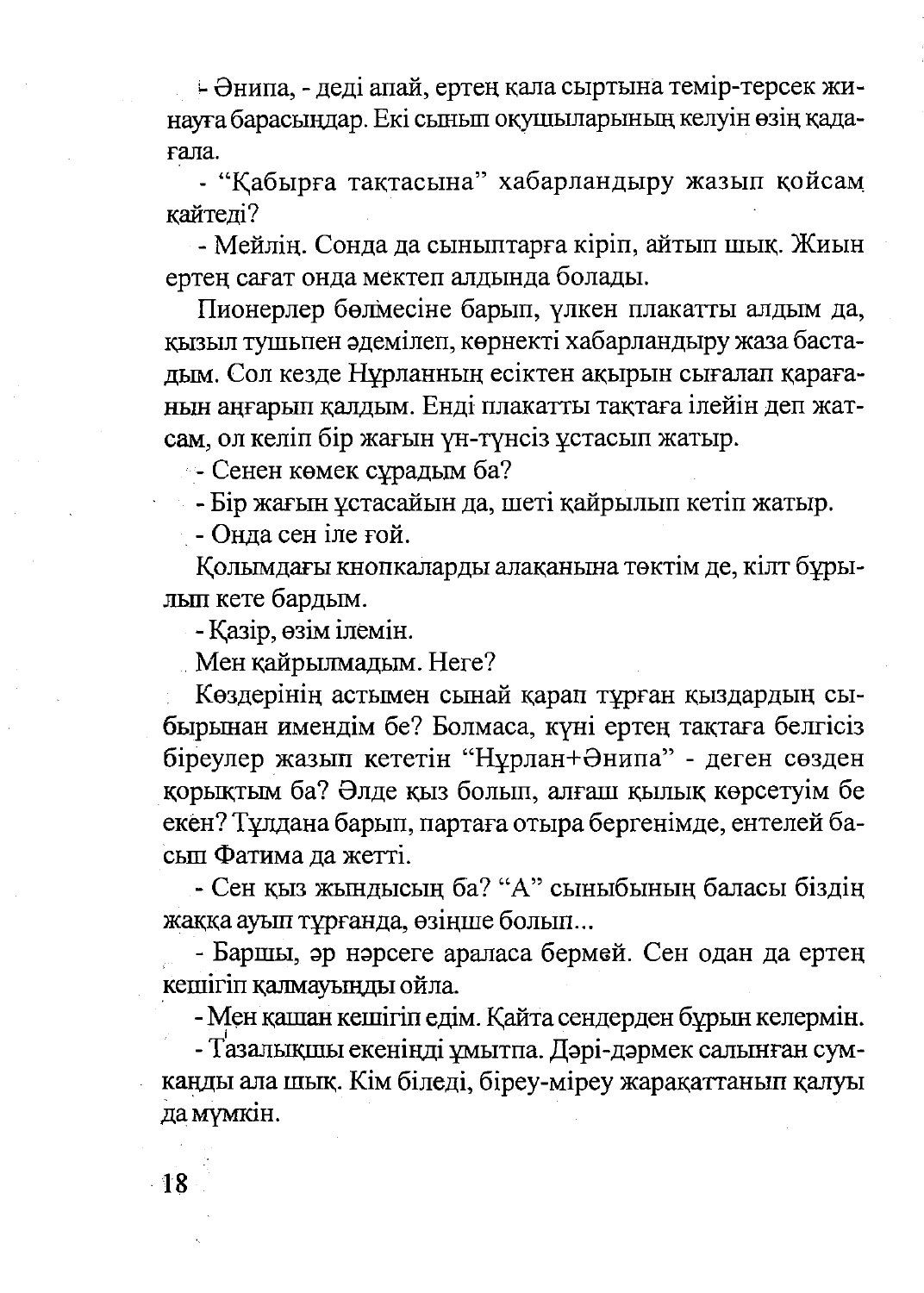- Нұрланның қолын бірдеңе тіліп кетсе, өзім жарасын таңып, жақынырақ танысып алар едім,-деді Фатима құрбым. Журегім су ете түсті. Фатимаға ала көзіммен ата қарағанымды байқамай да қалдым.

- Ә, сен де кет әрі емес екенсің. Көзіңнен көрініп тұр. -Жэймен құлағыма сыбырлады. - Қорықпай-ақ қой, мен ешкімге айтпаймын. Біз дос емеспіз бе?!

Әншейінде сөзбен тұқыртып тастайтын мен, іштей келіскендей, үндемедім. Біз ерте есейіп барамыз ба, қалай?!

Таңертең ұл-қыздар түгел жиналыпты. Мен көзіммен Нұрланды іздедім. Ол балалардың ортасында әлде нені қызу талқылап тұр. Мені көріп, олардан бөлініп келді де, қолын ұсынды.

- Командаңыз темір сынықтарын жинауға темірдей тәртіппен сақадай сай тұр. Хабарландыру кеше ілінген!

Ақырын, барлай, бетіне қарадым. Бұл сонда өзі батыл бала ма, элде өркөкірек, өзімшіл ме? Қолын алсам ба, әлде бұрылып жүре берсем бе екен? Тіпті, бұл өзі мені кекетіп тұрған жоқ па? Адамның ішіндегі ойын көзі білдіріп тұрады дегенді естуім бар. Көзіне қарадым. Жоқ, жанары тап-таза, бейкүнә мөлдіреп тұр. Найзағай ойдың санамды сызып үлгіргенікөздері өте әдемі, адамды еріксіз өзіне тартып, бауырмал күлімдеп тұрады екен.

Қолғабымды шешіп, қолымды ұсындым. Оның саусақтары суықтан мұздаңқырап қалыпты. Мұздай болса да, қолы тигенде, тұла бойымнан от жүріп өткендей, денем дір етіп, қызып сала бердім.

Апайдың дауысы естілді.

- Балалар, кәнекей, екі-екіден сапқа тұрындар. Жұп-жұппен темір қалдықтарын бірігіп жинайсыңдар.

- Қарсы болмасаң, мен сенімен бірге жинайын.

 $-\Theta$ зің біл...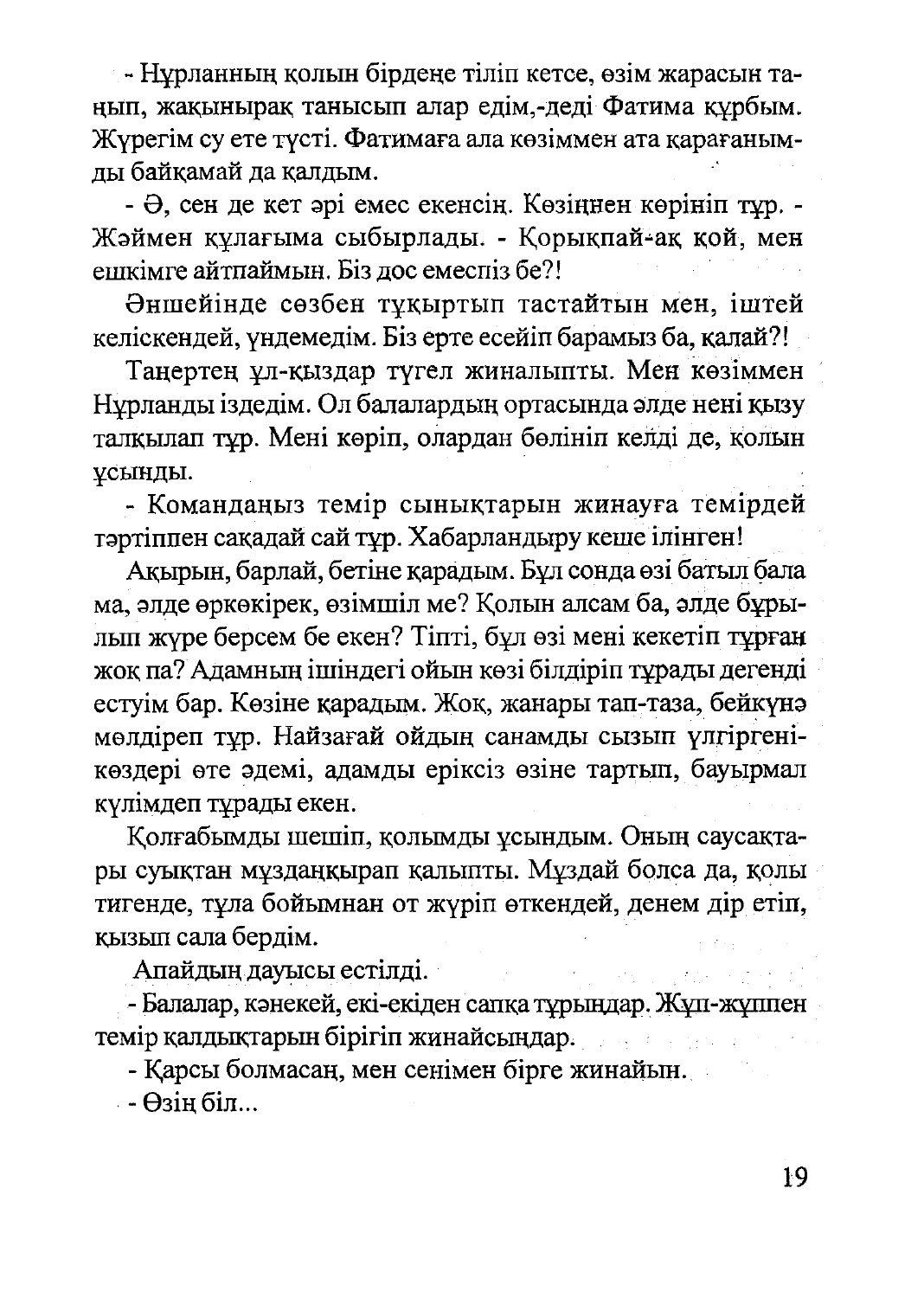Бәріміз абыр-сабыр қатарласа бастадық. Ол кезде сыныпсынып болып бөліну жоқ. Көпшілік жұмыстарда аралас-құралас жүре береміз. Біздің жұптасқанымызды күтіп тұрғандай апайдың бұйрығы берілді.

- Әнипа, Нұрлан, кәне, бастаңдар.

Каланың сыртына келіп, темір қалдықтарын жинадық. Жумыс устінде:

- Сен ана шетінен ұста...

 $-$  О, мына темір ауыр екен...

- Әнипа, ауыр жағын мен көтерейін...

- Кел, одан да екеулеп сүйрейік, - дегеннен басқа артықауыз сөз айтылмады.

"Сүйрейік" дегеннен шығады, Нұрлан ескі бір шағын арбаның қаңқасын тауып алды. Майысып, жарамсыз болып қалған доңғалағы бар. Соны ерінбей, темірмен ұрып түзетіп, үстіне сыммен бұрап қалқан қондырды. Бір түрлі қызық арба болып шықты. Әбдібек, Жалғас, Бектай тағы басқа балалар арқан, сым байлап, бірі тартып, бірі итеріп, ауыр темірлерді арбамен таси бастады. Біздер, қыздар да темірлерді сонша жерге бір-бірлеп тасымай, әр жерге үйіп кете беретін болдық. Ұлдар сол үйінділерді арбаға салып апарады.

Апай:

- Жарайсың, Нұрлан. Сенің осындай да өнерің бар екен ғой. Ертең үлкен жігіт болған соң, танымал өнертапқыш боласың-деп мақтап қойды.

Бұл марапатқа мен де іштей масаттанып қалдым. Қанша дегенмен бір жұптанбыз ғой. Және өнертапқыш деген ол кезде бізге қол жетпестей, тосын мамандық болып көрінетін. Нұрлан көзін алысқа қадап, ойланып қалды. Сонда нені армандап, келешегінің көкжиегіне нендей оймен көз жіберді екен. Тыныштықты Гүлжан бұзды:

- Әнипаның қасында жүрсең өнертапқыш болмасыңа коймас.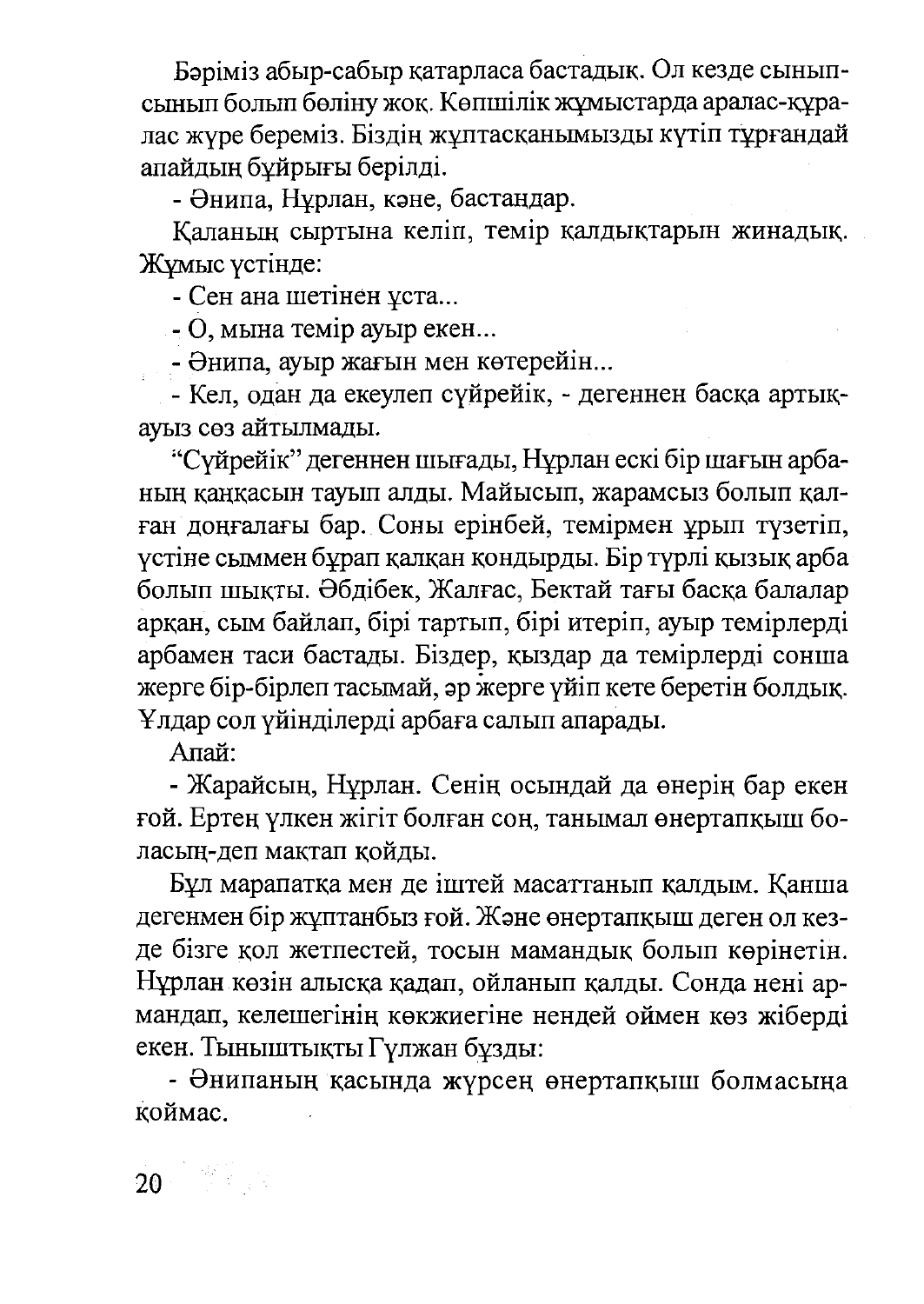- Жарайды, балалар. Бүгінгі еңбектеріне рахмет. Атқарған жұмыстарыңа, ұйымшылдықтарыңа "бес", - деді ұстазымыз.

- Ypa!

- Ал, енді қайтайық. Шашырамай, бағанағы саппен мектепке барамыз. Үйлеріңе сол жерден тарайсындар. Түсінікті ме?

- Тусінікті.

Бэріміз әндете, қауқылдасып, мәз-мәйрам болып мектепке бет алдык. Кимылдап терлегендікі ме, кайтарда бойым салкындап, тона бастадым. Осыны тез аңғарған Нұрлан жеңіл пальтосын шешіп, менің иығыма жапты. Мұндай серілікті кинодан көріп, кітаптан оқып, қиялымызға қондырып жүргенімізбен, дәл бүгін менің алдымнан шыға қояды деп ойламаппын. Тартынып үлгіре алмадым.

 $\Theta$ зін ше?

- Сен тоңып қалдың. Адам қысты күні осыншама жеңіл киіне ме екен. Ал менің киімдерім жылы.

- Жарайды, рахмет. Тек мектепке дейін...

Ол жұмбақ жымиды. Ақырын балаларға қарасам, олар бұл әрекетті қалыпты қабылдап тұрған сияқты. Сосын Нұрланның аңғарымпаздығына ризашылықпен таң қалдым. Әлде... Ризашылығымды тағы қайталадым.

- Рахмет, Нұрлан.

#### Екінші шегініс: Әбдібек сыныптастың әңгімесі

Нұрділда біздің мектепке бесінші класта келді. Апай оны менің қасыма, бір партаға отырғызды.

- Мұхамеджанов, Дәулетбаевты (Нұрділда атасының атымен Дэулетбаев болып жазылады екен) сенің жаныңа отырғызамын. Ол бастауышта үздік оқыған. Енді қалаға келген соң сабағы төмендеп кетпесін. Екеуің де жақсы оқисындар. Бірбірлеріңнің үлгірімдерінді қадағалап отырындар.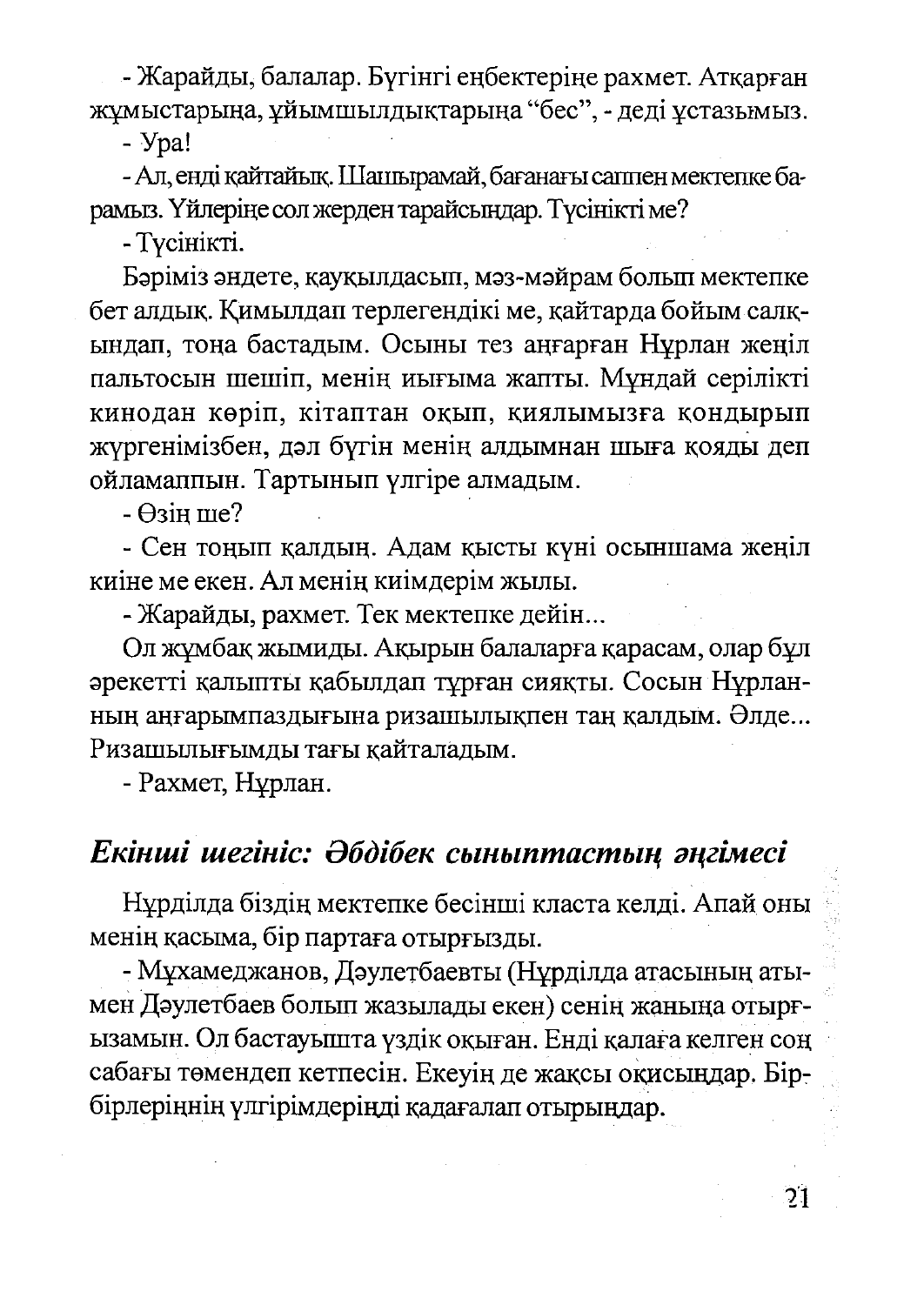Апай, сонда Мухамеджанов муғалім болды ма, жоқ әлде Доулетбаев мұғалім болды ма?

- Оспанов, тілің мен жағыңа сүйенбей тыныш отыр.

**• • Онла колыма суйенейін.** 

- Қыршаңқы сөйлегенше былтырғы алған "төрттерінді" "беске" жөндемейсің бе?

- Ол ушін төртіншіде тағы бір жыл отыру керек қой.

- Дәулетбаев, бұлардың сөзіне мән бермей-ақ қой. Әлі-ақ жаксы дос болып кетесіндер.

Нурлілла ренжіді ме деп бетіне қарасам, көздері мөлдіреп кулімдеп отыр.

- Оспанов Бақытжан ғой. Өзі әзілқой, бірақ жақсы бала. Атын Нұрділда ма?

- Нурлан.

- Жана апай Нұрділда Дәулетбаев деді емес пе?

- Ол кұжат бойынша.

- Сиян "алтын" ба?

- Иә. Менде "китайский" қаламұш та бар. Абайділда ағам экеліп берген. Мә, саған біреуін берейін.

- Кел. лос болайык.

"Шынатақ-шын Құдай". Екеуміз шынатақ алысып, дос болдық. Содан кейін оқуда да, ойында да, каникул кездерінде де жұбымыз жазылған жоқ. Әдеби кітаптарды да таласа оқитынбыз. Мазмундарын жарыса айтып, пікір таластырып, ананы жаман, мынаны жақсы деп отыру күнделікті тірлігіміз сияқты.

- Қожаның кейбір қылықтарын түсінбеймін. - Көзін алысқа тігіп отырып, әңгімені Нұрлан бастайды.

- Неге? Мысалы, маған Жараспен салыстырғанда, Қожа унайды.

- Жок. Сонда Жанарға жақсы көріну үшін соншалықты бұзық болуы керек пе?

- Сенің де сондай жақсы көрген қызың бар ма?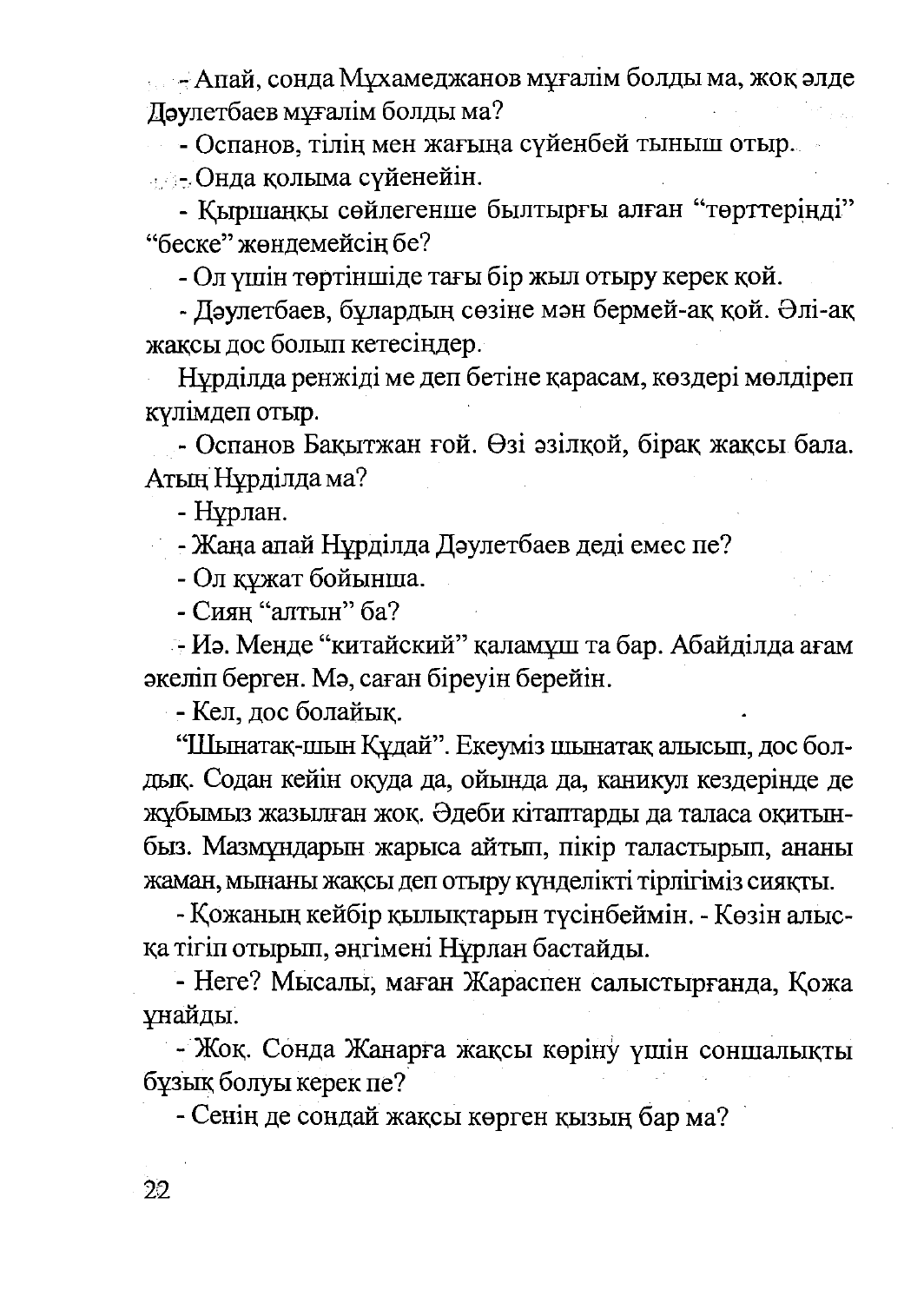Бұл біздің алтыншы сыныпты орталай бергендегі энгімеміз елі.

- Калай бірден жақсы көрем деп айтуға болады. Дос болғым келетін қыз бар.

- Ол кім? Сонда сенің менен де басқа досың бар ма? -Бір турлі қызғанып кеттім.

- Сен менің ұл досымсың. Енді қыздан да досым болуы керек кой.

- Ол кім?

- Өзін тапшы.

Мен сыныптағы барлық қыздарды түгендеп айтып шықтым. Ол басын шайқап күле береді.

- Тойлым. Таба алмалым. Өзін айтшы.

- "Б" сыныбынан іздеп көрмедің бе?

- Таптым. Әнипа!

Тіліме қалай оралғанын білмеймін. Тағы бір нәрселерді анкылдап айта беріп едім, Нұрлан аузымды басып, айтқызбады. Екеуміз ұмар-жұмар алысып жатырмыз. Біраз ойнап, желігіміз басылғасын, достықты қалай жеткізудің мәселесін ақылдастық. Оқыған кітаптардағы кейіпкерлерді де көмекке шақырып жатырмыз.

- Нұрлан, сен жақсылап достық хат жаз.

- Оны қалай береміз?

- Кітаптың арасына салып. Кітаптарда солай жазылған.

- Кітаптарда жаза беруі мүмкін. Нұрлан бірінші рет өз кейіпкерлеріне қарсы шықты.

- Жоғарғы сыныптағылар да солай етеді екен.

Мысалдар келтіріп жатырмын.

- Сонда ол хатты қалай береміз?

- Менде Бердібек Соқпақбаевтың "Балалық шаққа саяхат" деген кітабы бар. Соны Әнипа қайта-қайта сұрап жүрген. Соның арасына салып береміз.

23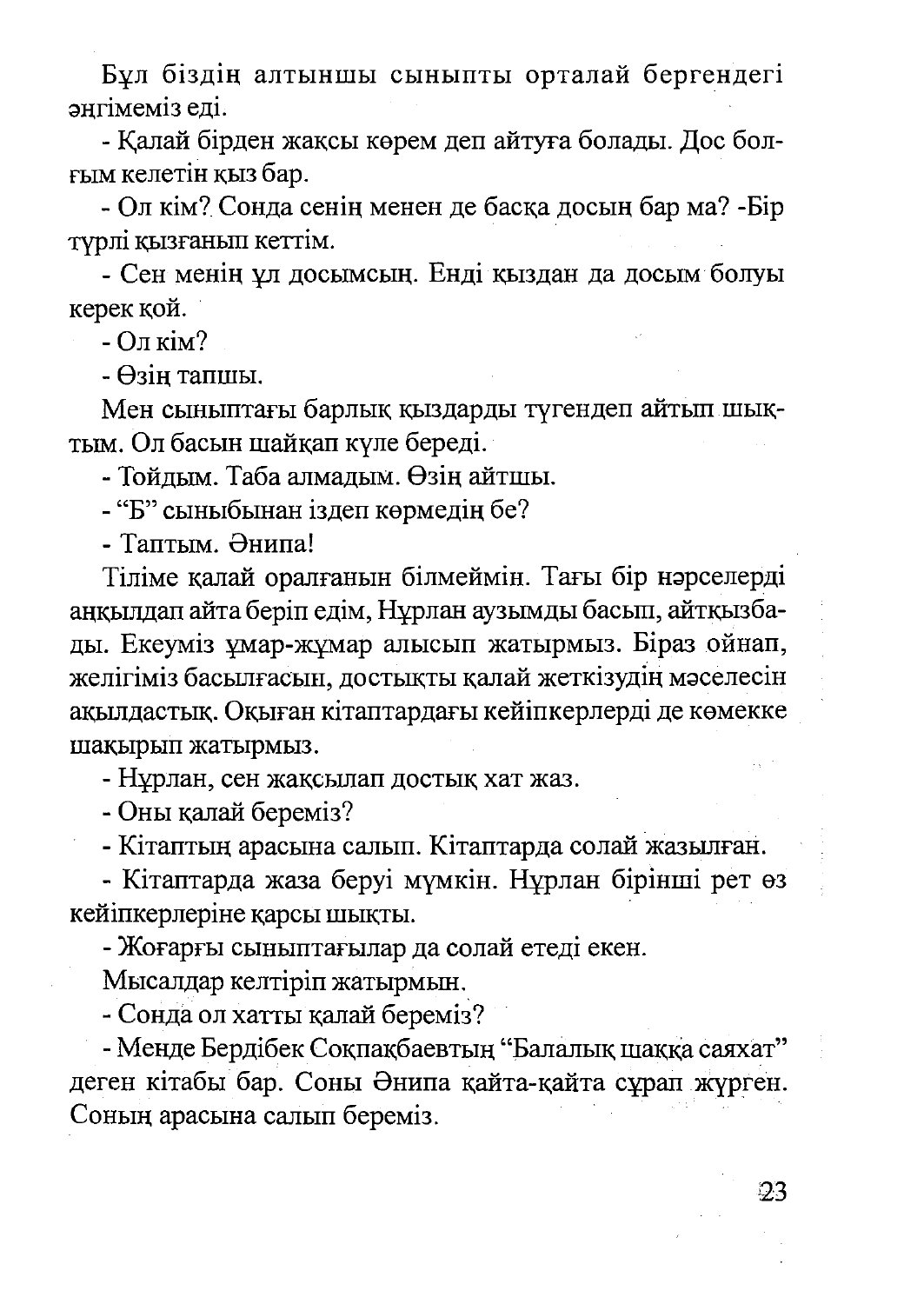- Келістік.

Екеуміз хат жазуға кірістік. Арғы-бергі кітаптардың бәрін аудардык. "Мың бір түндегі рубаяттар да қалыс қалмады. Әуелі жазамыз, сосын мен оқимын, Нұрлан тыңдайды. Ұнатпай басын шайқайды. Кітап аудару қайта басталады. Күн артынан күн өтіп, достық хаттың сәті түспей жүргенде Нұрлан мен Әнипаның ара қатынастары хатсыз да жақсарып сала берді. Қыста "металлолом" жинап, мектепке қайтып келе жатқанымызда Нұрлан өзінің пальтосын Әнипаның иығына жапты. Жақсы оқитын қыздарға жұғысу ол кезде қиынның қиыны болатын. Сол қиындықты Нұрлан хатсыз-ақ жеңді. Мен хат жазудан құтылдым. Сөйтіп жазушылығымның өмірі ұзаққа бармады. Жазғандарымызды Нұрланның айтуымен, апайлардың қолына түссе ұят болады деп өртеп жібердік.

#### Негізгі желі: кинога барғанда

Осыдан бастап, Нұрлан ойламаған жерден кездейсоқ кездесіп қалған сияқты, менің алдымнан қарсы жолығып қала · беретін болды. Алғашқы кезде тағы қай жағымнан шығып қалады деп үркіп, бір түрлі қашқақтай, тосырқап тұратын едім, бара-бара бойым үйреніп, тіпті неғып жолықпай қалды деп, жан-жағыма алаңдап, іздейтін де әдет шығардым. Жетінші сыныпта оқып жүргенде, жазуым мен әдемілеп безендіре білуім мұғалімдердің маған деген ықыласын бұрынғыдан да арттырды. Енді олар көрнекі құралдарды маған жаздырып, жасататын болды. Пионерлер бөлмесінде болсын, кейде мұғалімдер бөлмесінде, сыныпта да мен жазу жазып отырсам, Нұрланның сығалап қарап жүргені. Ешкім жоқ болса, қасыма келіп үнсіз отырады, не бір нәрсені сылтауратып, келіп-кетіп тұрады. Қасымда біреулер болса қипақтап, не кете алмай, не отыра алмай, эуреге түсетініне іштей күлем және